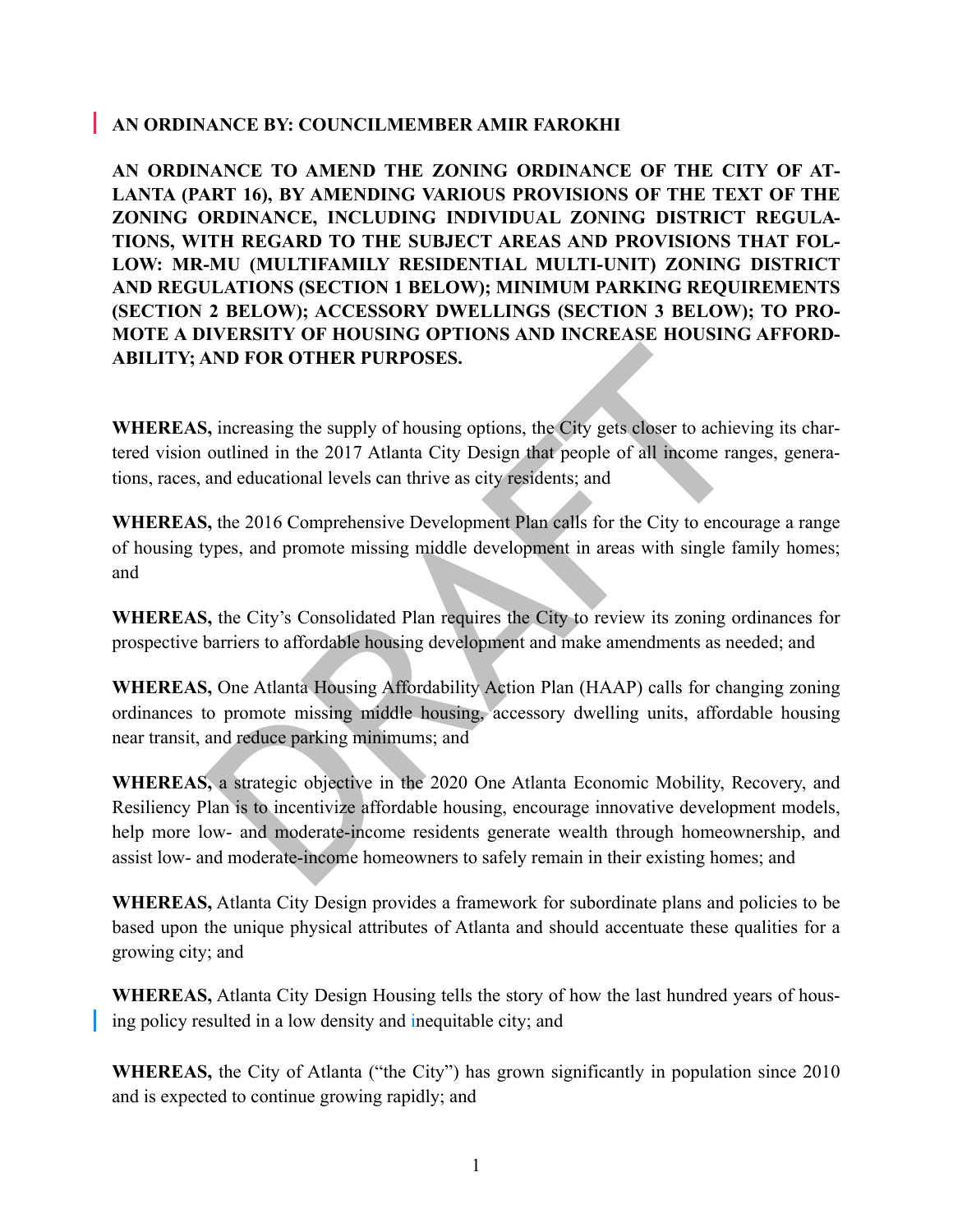**WHEREAS,** limiting housing options through restrictive zoning prevents property owners and the community from adapting to changing housing demands; and

**WHEREAS,** more zoning restrictions and rules and restrictions on land-use are associated with higher home prices; and

**WHEREAS,** Atlanta is missing its middle housing densities where in 2019, there were about 110,000 structures that had one unit, about 76,000 structures that had over 50 units, but only about 15,000 structures with between 2-4 units; and

**WHEREAS,** about 11,500 new units would be created if 15% of current single-family zoned properties added an accessory unit, creating much needed housing in the City; and

**WHEREAS,** zoning reforms to increase accessory dwelling unit (ADU) production, along with financial incentives and education/outreach programs, lead to increases in ADUs which can mean more affordable housing options in the City; and

**WHEREAS,** in hot housing markets, the majority of ADUs are used for permanent housing (and not as tourist rentals), and nearly 60% of ADUs were rented below the market rate, suggesting that ADUs provide affordable options for some residents; and

**WHEREAS,** under current zoning, owners of single-family lots in Atlanta in R4, R4A, and R5 can only develop ADUs in limited ways; and

is, about 11,500 new units would be created if 15% of current single-falded an accessory unit, creating much needed housing in the City; and<br>
i, zoning reforms to increase accessory dwelling unit (ADU) production<br>
centive **WHEREAS,** many Atlanta neighborhoods boast examples of vernacular architecture containing two family dwellings such as duplexes, basement apartments, granny flats, tree houses, front rooms over garages, backyard cottages, tiny homes, modular container homes, and other types of dwelling units; and

**WHEREAS,** small apartment buildings play a crucial role in creating affordable housing options while gently increasing density; and

**WHEREAS,** allowing for multiple structures in MR-MU will promote a greater variety of affordable housing options through cottage court-style developments; and

**WHEREAS**, zoning reforms that allow for a variety of housing types along with density bonuses increase the supply of affordable and transit accessible homes; and

**WHEREAS,** minimum parking requirements in the zoning code add to the cost of housing production and reenforce patterns of car-dependency; and

**WHEREAS,** a review of research on parking minimums and development patterns in other cities suggests that regulation (i.e. parking minimums) drives the supply of parking rather than market demand; and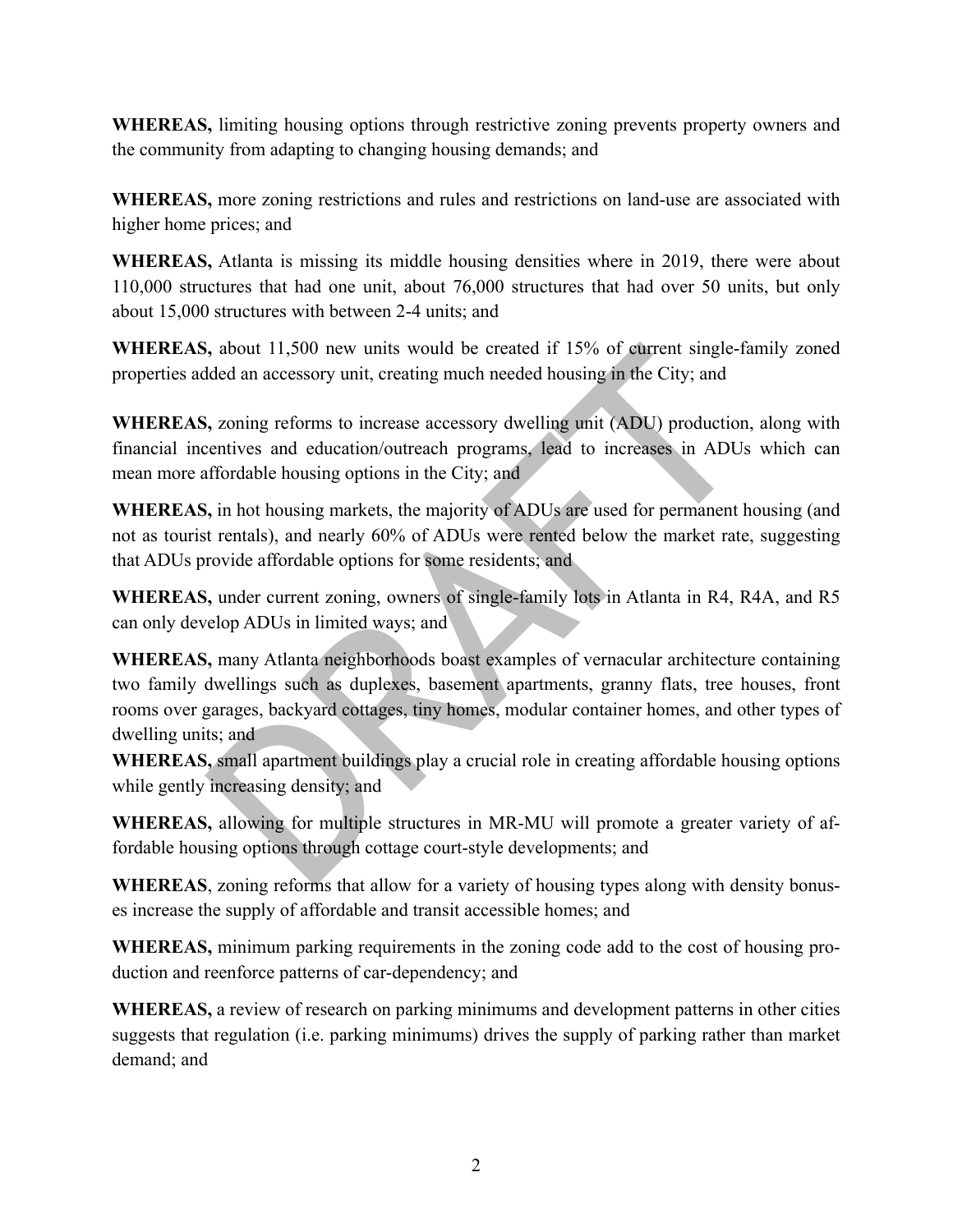**WHEREAS,** when Seattle reduced its minimum parking requirements, developers built 40% less parking than would have been required, resulting in lower direct construction costs which can reduce the cost of housing for residents; and

**WHEREAS,** as the city grows, it is critical that the zoning code is amended to address the changing needs of the city and promote a variety of housing options across price points; and

**WHEREAS**, the City Charter, at Section 1-102(b), provides that the City shall have all powers necessary and proper to promote the safety, health, peace, and general welfare of the City and its inhabitants; and

**WHEREAS**, this ordinance is adopted pursuant to Georgia Constitution Article IX, Section II, Paragraph IV which empowers the governing authority of each county and of each municipality to adopt plans and exercise the power of zoning; and

**WHEREAS**, the Atlanta City Council finds this amendment to the affected zoning district regulations will serve the public health, safety, and general welfare of the community.

## **THE CITY COUNCIL OF THE CITY OF ATLANTA, GEORGIA, HEREBY ORDAINS as follows:**

# **SECTION 1: MR-MU AFFORDABLE HOUSING DENSITY BONUS**

and<br>
S, this ordinance is adopted pursuant to Georgia Constitution Article IX<br>
V which empowers the governing authority of each county and of each r<br>
s and exercise the power of zoning; and<br>
S, the Atlanta City Council fin **Section 1.A:** City Code Chapter 35 Section 16-35.003 governing the intent of multi-family zoning districts is amended as follows with permanent deletions in strikethrough and **bold** format and permanent additions in underline and **bold** format.

Sec. 16-35.003. - Districts established.

Nine MR districts are established, the intent of which is described below:

9. *MR-MU.* Two- to three-story m **M**ulti-unit buildings **up to three stories** targeting "Missing Middle" housing needs.

**Section 1.B:** City Code Chapter 35 Section 16-35.007 governing special permits in multi-family zoning districts is amended as follows with permanent deletions in strikethrough and **bold** format and permanent additions in underline and **bold** format.

Sec. 16-35.007. – Special permits.

2. Special administrative permits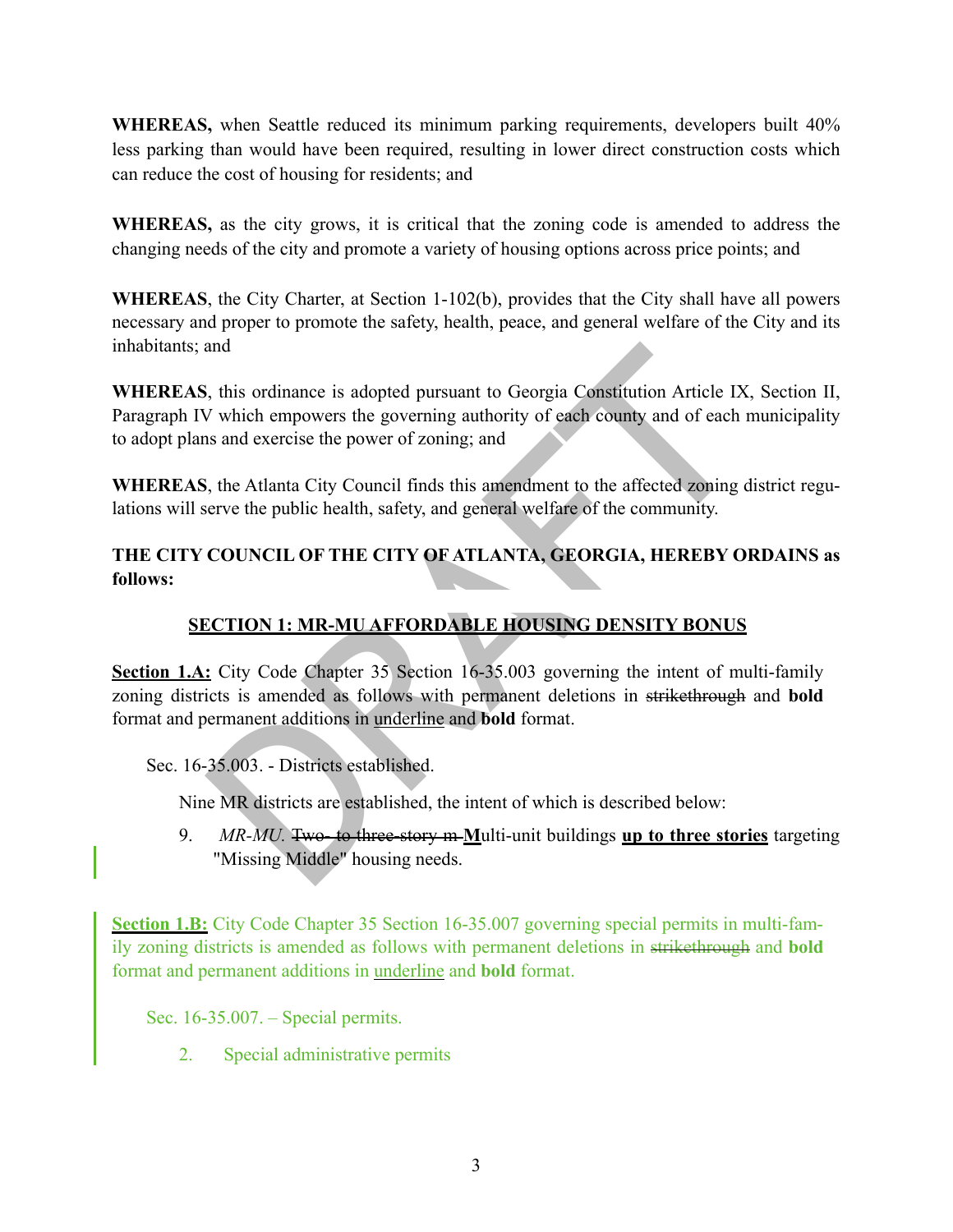**r. Variations permitted for front yard depth requirements in MR-MU. Front yard setbacks may be reduced to match the existing building setbacks of the shortest setback, as measured from the curb, of the nearest three adjacent buildings, on either side of the block face, located on the same side of the street.** 

**Section 1.C:** City Code Chapter 35 Section 16-35.010(1) governing development controls regarding site limitations within multi-family zoning districts is amended as follows with permanent deletions in strikethrough and **bold** format and permanent additions in underline and **bold** format.*vii MR-MU*: Individual buildings **lots** shall have a maximum of 12 **4** dwelling units per building **lot**. **Units in MR-MU must not exceed the size limits in Table B.**

| ize in MR-MU.                                                                   | is follows with permanent deletions in strikethrough and bold format and permanent additions<br>in underline and <b>bold</b> format. Table B is added to the same section to govern maximum unit |             |          | Table A: Summary of Density and Open Space Requirements |             |                  |
|---------------------------------------------------------------------------------|--------------------------------------------------------------------------------------------------------------------------------------------------------------------------------------------------|-------------|----------|---------------------------------------------------------|-------------|------------------|
| <b>MR DIS-</b><br>Maximum Floor Area<br><b>TRICTS</b><br>Ratios '(net lot area) |                                                                                                                                                                                                  |             |          | Minimum Open Space Requirements                         |             |                  |
|                                                                                 | Non-residential                                                                                                                                                                                  | Residential | Combined | <b>Public Space</b>                                     | <b>TOSR</b> | <b>UOSR</b>      |
| $MR-1$                                                                          | 5% of total floor<br>area                                                                                                                                                                        | 0.162       | 0.162    | none                                                    | none        | LUI <sup>^</sup> |
| $MR-2$                                                                          | 5% of total floor<br>area                                                                                                                                                                        | 0.348       | 0.348    | none                                                    | none        | LUI ^            |
| $MR-3$                                                                          | 5% of total floor<br>area                                                                                                                                                                        | 0.696       | 0.696    | none                                                    | none        | LUI ^            |
| MR-4A                                                                           | 5% of total floor<br>area                                                                                                                                                                        | 1.49        | 1.49     | none                                                    | none        | LUI <sup>^</sup> |
| $MR-4B$                                                                         | 5% of total floor<br>area                                                                                                                                                                        | 1.49        | 1.49     | none                                                    | none        | LUI <sup>^</sup> |
| MR-5A                                                                           | 5% of total floor<br>area                                                                                                                                                                        | 3.20        | 3.20     | none                                                    | none        | LUI <sup>^</sup> |
| MR-5B                                                                           | 5% of total floor<br>area                                                                                                                                                                        | 3.20        | 3.20     | none                                                    | none        | LUI <sup>^</sup> |
| MR-6                                                                            | 5% of total floor<br>area                                                                                                                                                                        | 6.40        | 6.40     | none                                                    | none        | LUI <sup>^</sup> |
|                                                                                 |                                                                                                                                                                                                  |             |          |                                                         |             |                  |

#### Table A: Summary of Density and Open Space Requirements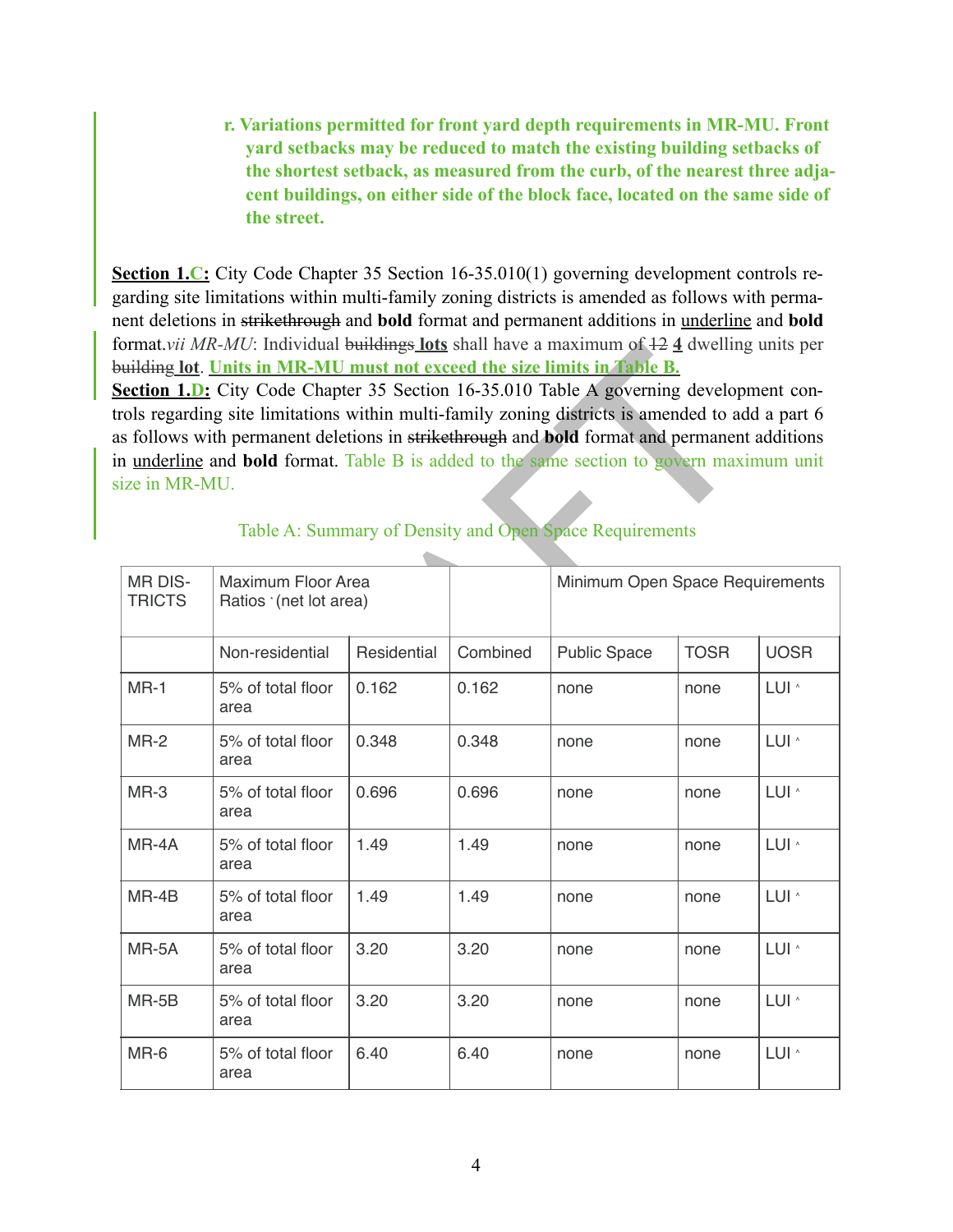| MR DIS-<br><b>TRICTS</b> | Maximum Floor Area<br>Ratios '(net lot area)             |  |                                  | Minimum Open Space Requirements |      |       |
|--------------------------|----------------------------------------------------------|--|----------------------------------|---------------------------------|------|-------|
| MR-MU                    | $42$ 4 units/<br>Not permitted<br>building<br><u>lot</u> |  | $42$ 4 units/<br>building<br>lot | none                            | none | LUI ^ |

## **Table B: MR-MU Maximum Unit Size**

| Table D: MIN-MIU Maximum Unit Size                                                                                                                                                               |                                                                                          |  |  |  |  |  |
|--------------------------------------------------------------------------------------------------------------------------------------------------------------------------------------------------|------------------------------------------------------------------------------------------|--|--|--|--|--|
| Unit                                                                                                                                                                                             | <b>Maximum dwelling unit size</b>                                                        |  |  |  |  |  |
| $1st$ unit                                                                                                                                                                                       | 2500 square feet                                                                         |  |  |  |  |  |
| $2nd$ unit                                                                                                                                                                                       | 2000 square feet                                                                         |  |  |  |  |  |
| <b>All subsequent units</b>                                                                                                                                                                      | 1500 square feet per dwelling unit                                                       |  |  |  |  |  |
|                                                                                                                                                                                                  |                                                                                          |  |  |  |  |  |
|                                                                                                                                                                                                  |                                                                                          |  |  |  |  |  |
|                                                                                                                                                                                                  |                                                                                          |  |  |  |  |  |
| Section 1.E: City Code Chapter 35 Section $16-35.010(1)$ governing development controls re-<br>garding site limitations within multi-family zoning districts is amended to add a part c. as fol- |                                                                                          |  |  |  |  |  |
| ows with permanent deletions in strikethrough and bold format and permanent additions in                                                                                                         |                                                                                          |  |  |  |  |  |
| underline and <b>bold</b> format.                                                                                                                                                                |                                                                                          |  |  |  |  |  |
| Sec. 16-35.010. – Development Controls.                                                                                                                                                          |                                                                                          |  |  |  |  |  |
|                                                                                                                                                                                                  | 1. Bulk limitations. (Refer to Table A: Summary of density and open space requirements). |  |  |  |  |  |
| c. Affordable Housing Density Bonus: The following bonus is eligible in the MR-MU                                                                                                                |                                                                                          |  |  |  |  |  |
|                                                                                                                                                                                                  |                                                                                          |  |  |  |  |  |



## *c. Affordable Housing Density Bonus:* **The following bonus is eligible in the MR-MU zoning district.**

**1. Affordable housing (new for-sale or rental housing dwelling units) for the purposes of this section shall mean residential dwelling units that are solely and actually provided to individuals and/or families as specified by the following measures:** 

**Rental dwelling units:**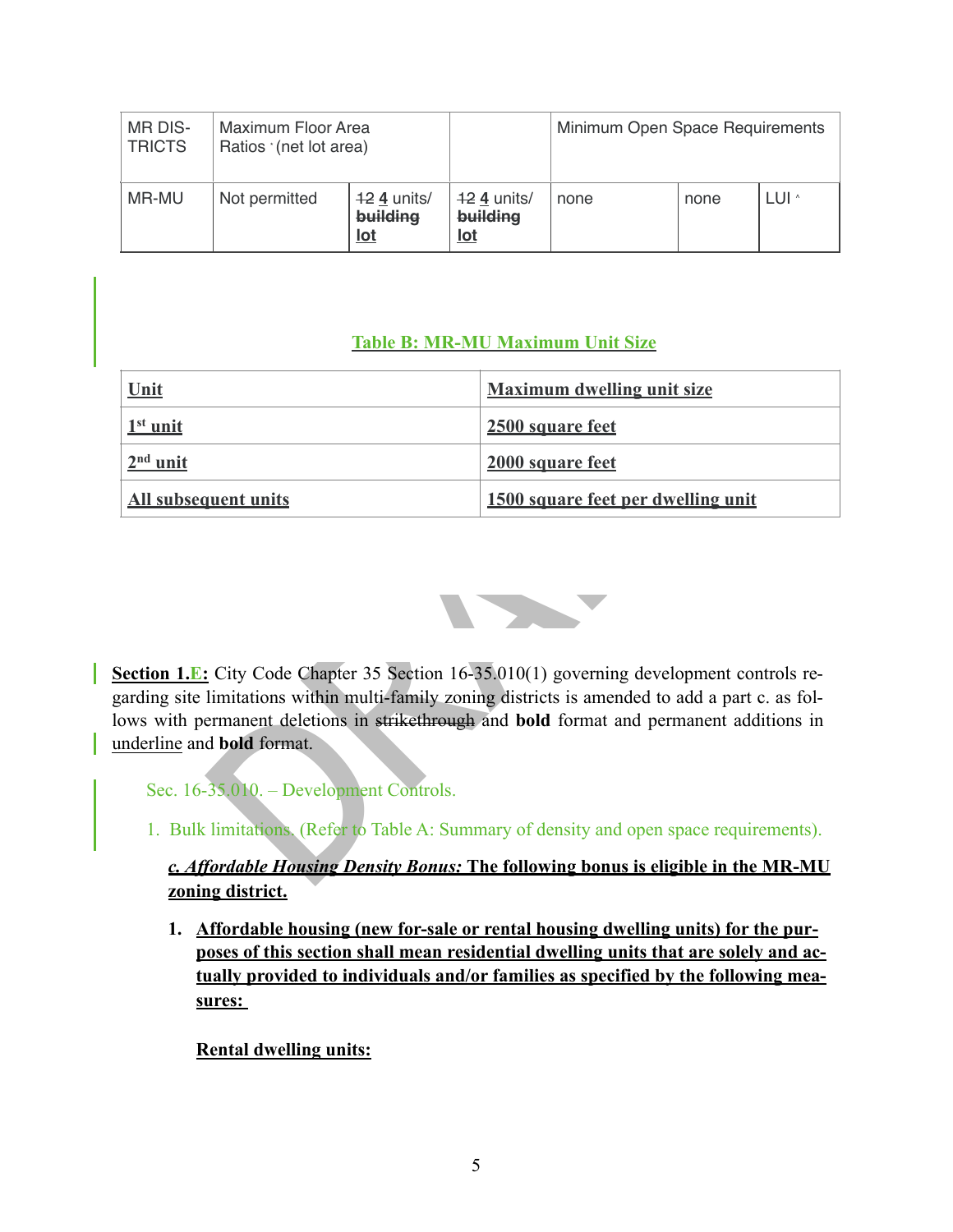- **i. A minimum of 1 rental dwelling unit provided at or below 60 percent of area median income (AMI) in developments with 5-8 dwelling units; or**
- **ii. A minimum of 2 rental dwelling units provided at or below 60 percent of area median income (AMI) in developments of 9-12 dwelling units.**

**For-sale dwelling units:**

- **iii. A minimum of 1 for-sale dwelling unit provided at or below 80 percent of area median income (AMI) in developments with 5-8 dwelling units; or**
- **iv. A minimum of 2 for-sale dwelling units provided at or below 80 percent of area median income (AMI) in developments with 9-12 dwelling units.**
- **In addition to the above each of the following criteria shall be met:**
- **iii. Affordable requirements shall be in place for a minimum of 20 years from the date of issuance of the occupancy permit and shall include deed restrictions or land use restrictive covenants, where applicable, governing the resale value or rental rate placed on the affordable dwelling units.**
- **iv. Parking for all such affordable dwelling units shall be leased or sold separately from the rental or purchase price for such units for the life of the unit such that the renter or purchaser has an option to have the unit priced lower than if the price of the unit and parking space were combined.**
- iv. A minimum of 2 for-sale dwelling units provided at or below 80 r<br>area median income (AMI) in developments with 9-12 dwelling units<br>for a an median income (AMI) in developments with 9-12 dwelling u<br>In addition to the ab **v. No temporary or final certificate of occupancy shall be issued until a LURA or Land Use Declaration, as applicable, in the form provided by the City and approved by the Office of Housing and Community Development, is recorded in the county real estate records where the property lies and a recorded copy is affixed to the application for certificate of occupancy**
- **vi.The Office of Housing and Community Development shall certify compliance with the the affordability requirement before issuance of the certificate of occupancy and oversee compliance for the duration of the 20-year affordability period. No development shall maintain its eligibility for density incentives under this chapter unless a valid LURA or Land Use Declaration, as applicable, remains in effect and unless the development continuously meets the affordability requirement during the entire period of the LURA or Land Use Declaration, as applicable.**
- **vii.The City may take any other legal remedies allowed under the LURA, Land Use Declaration, or Atlanta City Code Section 16-30.001 or 16-30.002, as applicable. These remedies include, but are not limited to, seeking an injunc-**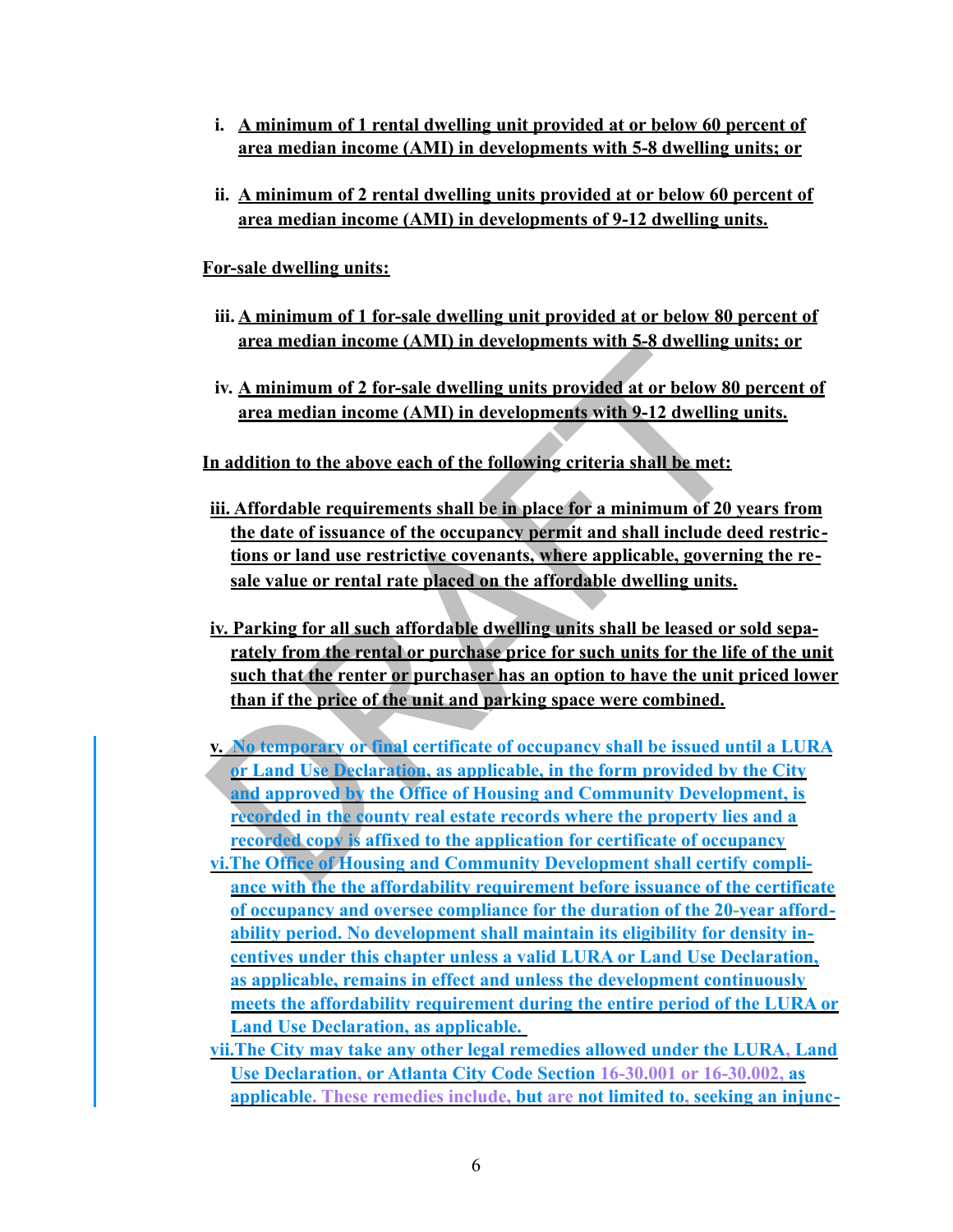**tion to prevent the leasing of units that would cause the development to exceed the number of market rate units to be leased under the LURA or Land Use Declaration, as applicable, or seeking the appropriate legal remedy to compel the sale of units to satisfy the terms of the LURA or Land Use Declaration, as applicable.**

**Section 1.F:** City Code Chapter 35 Sections 16-35.010(4-7) governing development controls within multi-family zoning districts is amended as follows with permanent deletions in strikethrough and **bold** format and permanent additions in underline and **bold** format.

Sec. 16-35.010. – Development Controls.

4. Minimum Lot Size

- a. *MR-1 through MR-4, and MR-MU:* 2,000 square feet*.*
- b. *MR-5* through *MR-6, and MR-MU*: 5,000 square feet.

5. Minimum Street Frontage.

- a. *MR-4B*: 20 linear feet.
- b. *MR-1*, *MR-2***, and** *MR-MU*: 25 linear feet.
- c. *MR-3* through *MR-4 A*, *MR-5* through *MR-6***, and** *MR-MU*: 40 linear feet.
- 6.Minimum open space requirements.
- **7. Front Yards and lot coverage for MR-MU.**
- imum Lot Size<br> *MR-1 through MR-4, and MR-MU*: 2,000 square feet.<br> *MR-5 through MR-6, and MR-MU*: 2,000 square feet.<br> *MR-4B*: 20 linear feet.<br> *MR-4B*: 20 linear feet.<br> *MR-4B*: 20 linear feet.<br> *MR-3 through MR-4 A, MR* **a. There shall be a front yard having a setback of not less than 25 feet. Supplemental Zone does not apply to MR-MU.**
	- **b. Maximum lot coverage for lots with:**
		- **i. 1-4 units is 55%** 
			- **ii. 5-8 units is 60%**
		- **iii. 9-12 units is 65%**
		- **iv. When preserving an existing structure that is at least 50 years of age or older and contains at least one dwelling unit, a lot is permitted a 5% lot coverage bonus.**

**Section 1.G:** City Code Chapter 35 Section 16-35.011, subsection (1) governing development controls regarding site limitations within multi-family zoning districts is amended to add a part 6 as follows with permanent deletions in strikethrough and **bold** format and permanent additions in underline and **bold** format.

Sec. 16-35.011. - Site limitations.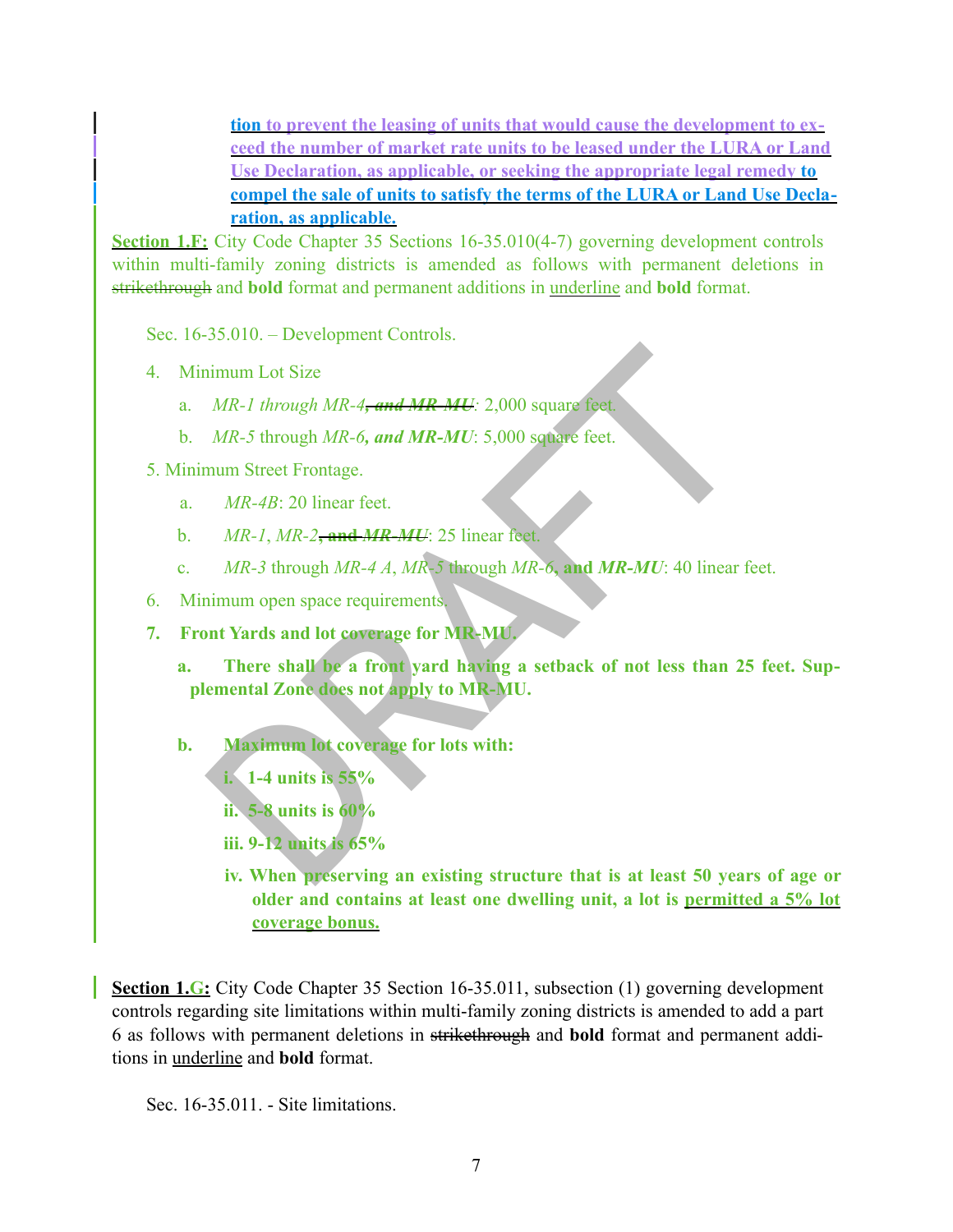- 5. Additional regulations for MR-4B:
	- a. *For MR-4B***:** No residential unit shall be located above or below another residential unit.
	- **b.** *For MR-MU***:** 
		- **i. An individual lot may not contain less than four nor more than 12 dwelling units.**
		- **ii. Single-family attached (zero-lot-line) dwellings are prohibited.**
		- **iii. Only one principal building is permitted on a lot.**
- **6. Additional regulations for MR-MU:**
	- **i. An individual lot may not contain more than 4 dwelling units, except when utilizing the affordable housing density bonuses permitted in Section 16-35.010.**
	- **ii. Zero-lot-line development**
		- **a. Single-family attached zero-lot-line dwellings are prohibited, except for duplex zero-lot-line development. A maximum of one duplex zero-lot-line development is allowed per lot.**
		- **b. Single-family detached zero-lot-line dwellings are permitted.**
- **6.7.** Drive-through service windows and drive-in facilities are prohibited.

ditional regulations for MR-MU:<br>
An individual lot may not contain more than 4 dwelling units, examilitaing the affordable housing density bonuses permitted<br>
16-35.010.<br> **2 Consignering Zero-lot-line development**<br>
a. S **Section 1.H:** City Code Chapter 35 Section 16-35.014 (11) governing relationship of building to the street in multi-family zoning districts is amended as follows with permanent deletions in strikethrough and **bold** format and permanent additions in underline and **bold** format.

 **Sec. 16-35.014 Relationship of building to street.**

- **11. Front Porches for MR-MU** 
	- **a. Front porches on the façade of the principal structure shall be required on new construction when such treatments are established by a majority of the residential structures on the block face.**
	- **b. Front porches, when required, shall:** 
		- **i. Be a minimum of eight feet in depth; and**
		- **ii. Porches may be separated horizontally flanking a front entryway or continuous across the façade; and**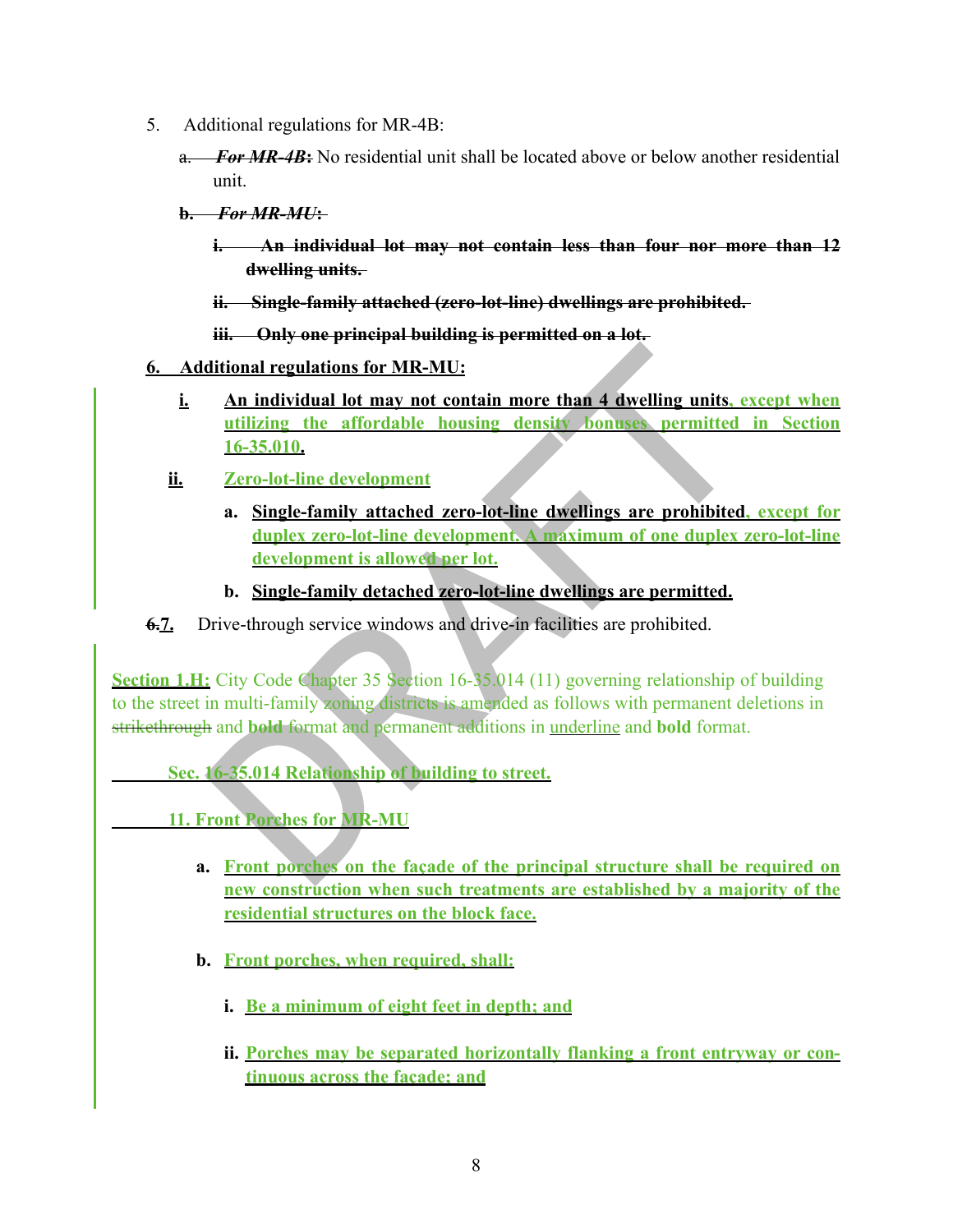- **iii.Porches are only required on the first floor of the building but may also be constructed on the second and third floors where applicable.**
- **c. For parcels with more than one street frontage, the front porch requirements of this section shall only be required on the building façade located in the front yard of the parcel, not in the side yard, half depth side yard, or rear yard.**

#### **SECTION 2: PARKING MINIMUMS**

Example 16-00.010 of the Atlanta City Code of Ordinances governing<br>King requirements in the R-4 Single-Family Residential Zoning District<br>the permanent deletions in strike through and bold font and permanent ad<br>bold font: **Section 2.A**: Section 16-06.010 of the Atlanta City Code of Ordinances governing minimum off-street parking requirements in the R-4 Single-Family Residential Zoning District is hereby amended, with permanent deletions in strikethrough and **bold** font and permanent additions in underline and **bold** font:

Sec. 16-06.010. - Minimum off-street parking requirements.

The following parking requirements shall apply to all uses approved by special permits as well as permitted uses (see section 16-28.014):

(1) *Single-family detached dwellings:* **One space per dwelling. No minimums.**

**Section 2.B**: Section 16-06A.010 of the Atlanta City Code of Ordinances governing minimum off-street parking requirements in the R-4A Single-Family Residential Zoning District is hereby amended, with permanent deletions in strikethrough and **bold** font and permanent additions in underline and **bold** font:

Sec. 16-06A.010. - Minimum off-street parking requirements.

The following parking requirements shall apply to all uses approved by special permit as well as permitted uses (see section 16-28.014):

(1) *Single-family detached dwellings:* **One space per dwelling. No minimums.**

**Section 2.C**: Section 16-06B.010 of the Atlanta City Code of Ordinances governing minimum off-street parking requirements in the R-4B Single-Family Residential Zoning District is hereby amended, with permanent deletions in strikethrough and **bold** font and permanent additions in underline and **bold** font:

Sec. 16-06B.010. - Minimum off-street parking requirements.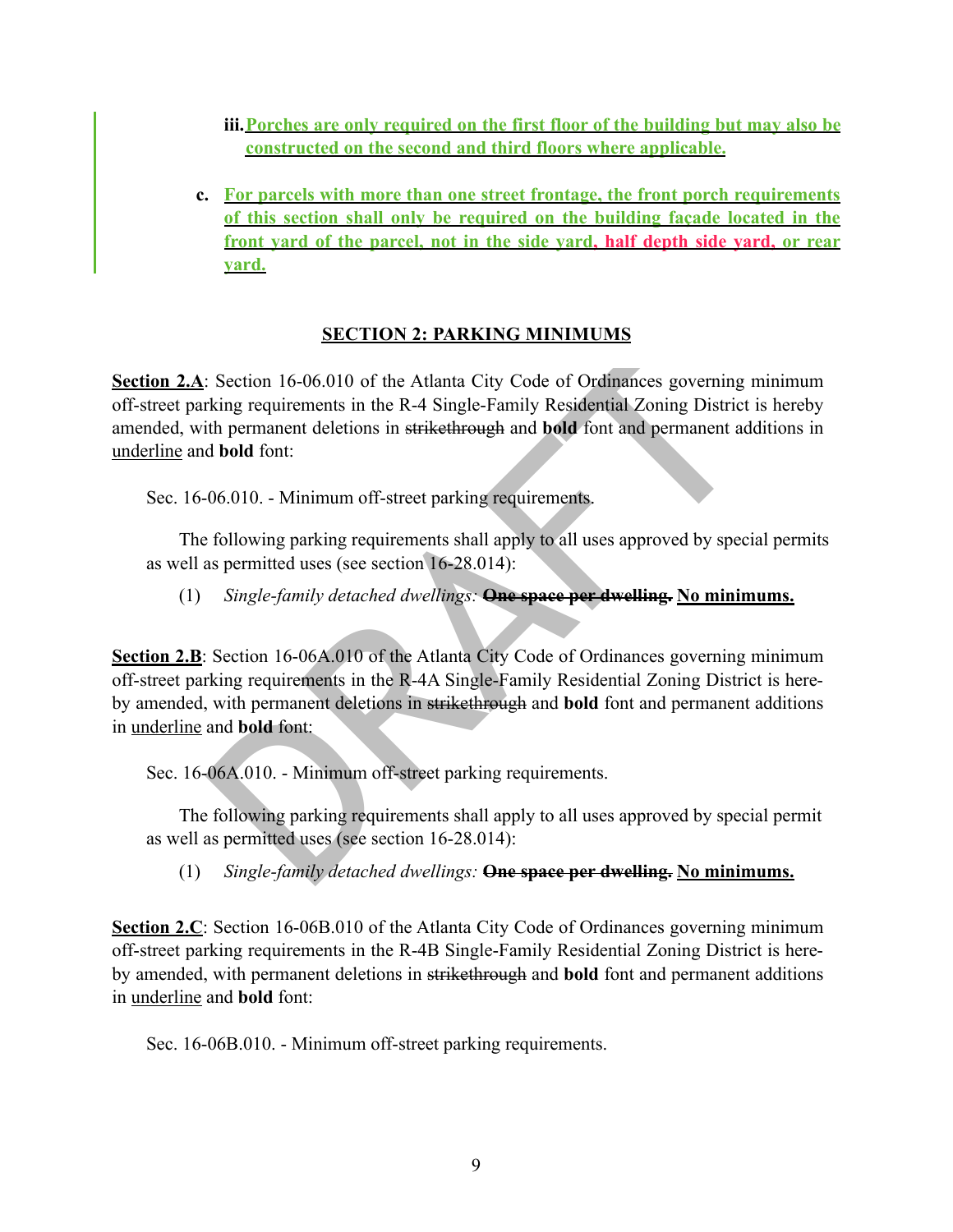The following parking requirements shall apply to all uses approved by special permit as well as permitted uses (see section 16-28.014):

(1) *Single-family detached dwellings:* **One space per dwelling. No minimums.**

**Section 2.D**: Section 16-07.010 of the Atlanta City Code of Ordinances governing minimum off-street parking requirements in the R-5 Two-Family Residential Zoning District is hereby amended, with permanent deletions in strikethrough and **bold** font and permanent additions in underline and **bold** font:

Sec. 16-07.010. - Minimum off-street parking requirements.

The following parking requirements shall apply to all uses approved by special permit as well as permitted uses (see section 16-28.014):

- (1) *Single-family detached dwellings and single-family zero-lot-line detached, semidetached, and attached dwellings:* **One space per dwelling. No minimums.**
- (2) *Two-family dwellings:* **No minimums. One space per dwelling for structures in which one of the dwelling units does not exceed 750 square feet. For two-family structures, other than those provided for above, parking shall be provided as follows:** 
	- **a. One space per dwelling for dwellings with up to three bedrooms.**
	- **b. One space per dwelling plus one space for each bedroom above three bedrooms for dwellings with four or more bedrooms.**

07.010. - Minimum off-street parking requirements.<br>
following parking requirements shall apply to all uses approved by spec<br>
as permitted uses (see section 16-28.014):<br> *Single-family detached dwellings:* One space per dw **For the purpose of determining the number of bedrooms, all rooms suitable for occupancy other than those specifically designed as a kitchen, bathroom, living room or dining room, whether designated as a den, study, recreation room or similar name, shall be counted as a bedroom. Notwithstanding any other provisions of this part, for two-family dwellings in which either dwelling has four or more bedrooms, all parking shall be located in the side or rear yard behind the front façade of the building.** 

**Section 2.E**: Table I of Section 16-08.010 of the Atlanta City Code of Ordinances governing Land Use Intensity Ratios is hereby amended to eliminate parking space requirements for lodging units and dwelling units, with the amended table shown below:

TABLE I

LAND USE INTENSITY RATIOS *LUI Ratios* Times *Gross Land Area*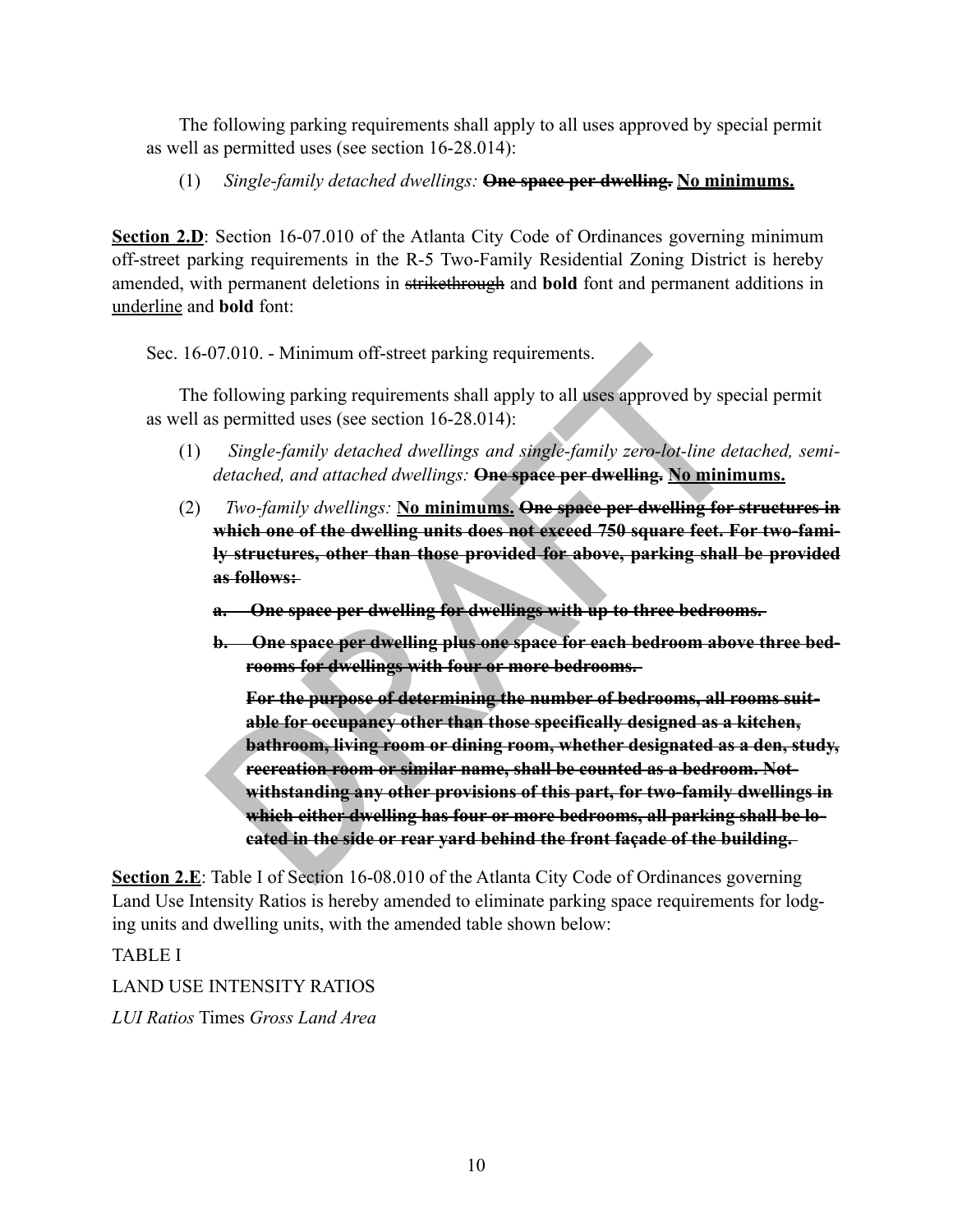|                        | Floor<br>Area<br>(FAR) | Total<br>Open<br>Space<br>(TOSR) | <b>Useable</b><br>Open<br>Space<br>(UOSR) | Parking Spa-<br>ces<br>Per Lodging<br>Unit | Parking Spa-<br>ces<br>Per Dwelling<br>Unit |  |
|------------------------|------------------------|----------------------------------|-------------------------------------------|--------------------------------------------|---------------------------------------------|--|
| Sector<br>1            | .100                   | .80                              | .65                                       | 1.00                                       | 2.20                                        |  |
|                        | .107                   | .80                              | .62                                       | 4.00                                       | 2.10                                        |  |
|                        | .115                   | .79                              | .60                                       | 4.00                                       | 2.10                                        |  |
|                        | .123                   | .79                              | .58                                       | 1.00                                       | 2.00                                        |  |
|                        | .132                   | .78                              | .55                                       | 1.00                                       | 4.90                                        |  |
|                        | .141                   | .78                              | .54                                       | 1.00                                       | 4.90                                        |  |
|                        | .152                   | .78                              | .53                                       | 1.00                                       | $4.8 - 0$                                   |  |
|                        | .162                   | .77                              | .53                                       | 1.00                                       | 4.80                                        |  |
|                        |                        |                                  |                                           |                                            |                                             |  |
| Sector<br>$\mathbf{2}$ | .174                   | .77                              | .52                                       | $-670$                                     | 4.70                                        |  |
|                        | .187                   | .77                              | .52                                       | $-670$                                     | 1.70                                        |  |
|                        | .200                   | .76                              | .52                                       | $-670$                                     | 4.60                                        |  |
|                        | .214                   | .76                              | .51                                       | $-670$                                     | $4.6 - 0$                                   |  |
|                        | .230                   | .75                              | .51                                       | $-670$                                     | $4.5 - 0$                                   |  |
|                        | .246                   | .75 <sup>2</sup>                 | .49                                       | $-670$                                     | 4.50                                        |  |
|                        | .264                   | .74                              | .48                                       | $-670$                                     | $4.5 - 0$                                   |  |
|                        | .283                   | .74                              | .48                                       | $-670$                                     | 4.40                                        |  |
|                        | .303                   | .73                              | .46                                       | $-670$                                     | 4.40                                        |  |
|                        | .325                   | .73                              | .46                                       | $-670$                                     | 4.30                                        |  |
|                        | .348                   | .73                              | .45                                       | $-670$                                     | 4.30                                        |  |
|                        |                        |                                  |                                           |                                            |                                             |  |
| Sector<br>3            | .373                   | .72                              | .45                                       | $-60-0$                                    | $4.3 - 0$                                   |  |
|                        | .400                   | .72                              | .44                                       | $-60-0$                                    | 4.20                                        |  |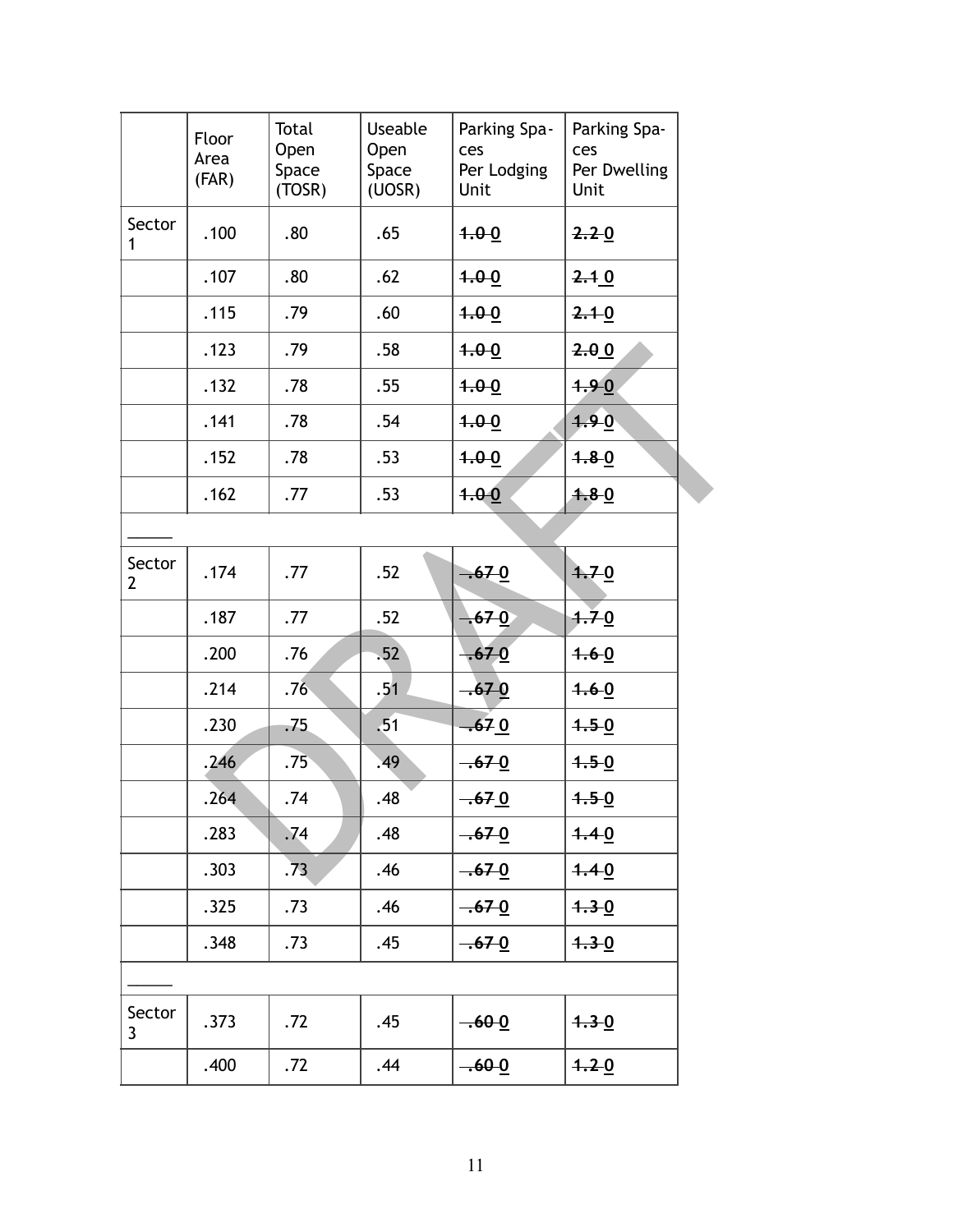|                          | .429 | .72 | .43 | $-60-0$ | 4.20      |  |
|--------------------------|------|-----|-----|---------|-----------|--|
|                          | .459 | .72 | .42 | $-600$  | 4.20      |  |
|                          | .492 | .71 | .41 | $-60-0$ | $1.1 - 0$ |  |
|                          | .528 | .71 | .41 | $-60-0$ | $4.1 - 0$ |  |
|                          | .566 | .71 | .40 | $-60-0$ | $4.1 - 0$ |  |
|                          | .606 | .70 | .40 | $-600$  | 4.00      |  |
|                          | .650 | .70 | .40 | $-60-0$ | 4.00      |  |
|                          | .696 | .69 | .40 | $-600$  | .990      |  |
|                          |      |     |     |         |           |  |
| Sector<br>$\overline{4}$ | .746 | .69 | .40 | $-450$  | $-960$    |  |
|                          | .800 | .68 | .40 | $-450$  | $-93 - 0$ |  |
|                          | .857 | .68 | .40 | $-45-0$ | $-90-0$   |  |
|                          | .919 | .68 | .40 | $-45.0$ | $-870$    |  |
|                          | .985 | .68 | .40 | .450    | $-85-0$   |  |
|                          | 1.06 | .68 | .40 | $-450$  | $-83 - 0$ |  |
|                          | 1.13 | .67 | .41 | $-450$  | $-81-0$   |  |
|                          | 1.21 | .67 | .41 | $-450$  | $-79-0$   |  |
|                          | 1.30 | .67 | .42 | $-450$  | $-770$    |  |
|                          | 1.39 | .68 | .42 | $-45.0$ | $-750$    |  |
|                          | 1.49 | .68 | .43 | $-350$  | $-73-0$   |  |
|                          |      |     |     |         |           |  |
| Sector<br>5              | 1.60 | .68 | .43 | $-350$  | $-710$    |  |
|                          | 1.72 | .68 | .45 | $-350$  | $-69 - 0$ |  |
|                          | 1.84 | .69 | .46 | $-350$  | $-670$    |  |
|                          | 1.97 | .70 | .47 | $-35-0$ | $-65-0$   |  |
|                          | 2.11 | .71 | .49 | $-350$  | $-630$    |  |
|                          | 2.26 | .72 | .50 | $-35-0$ | $-610$    |  |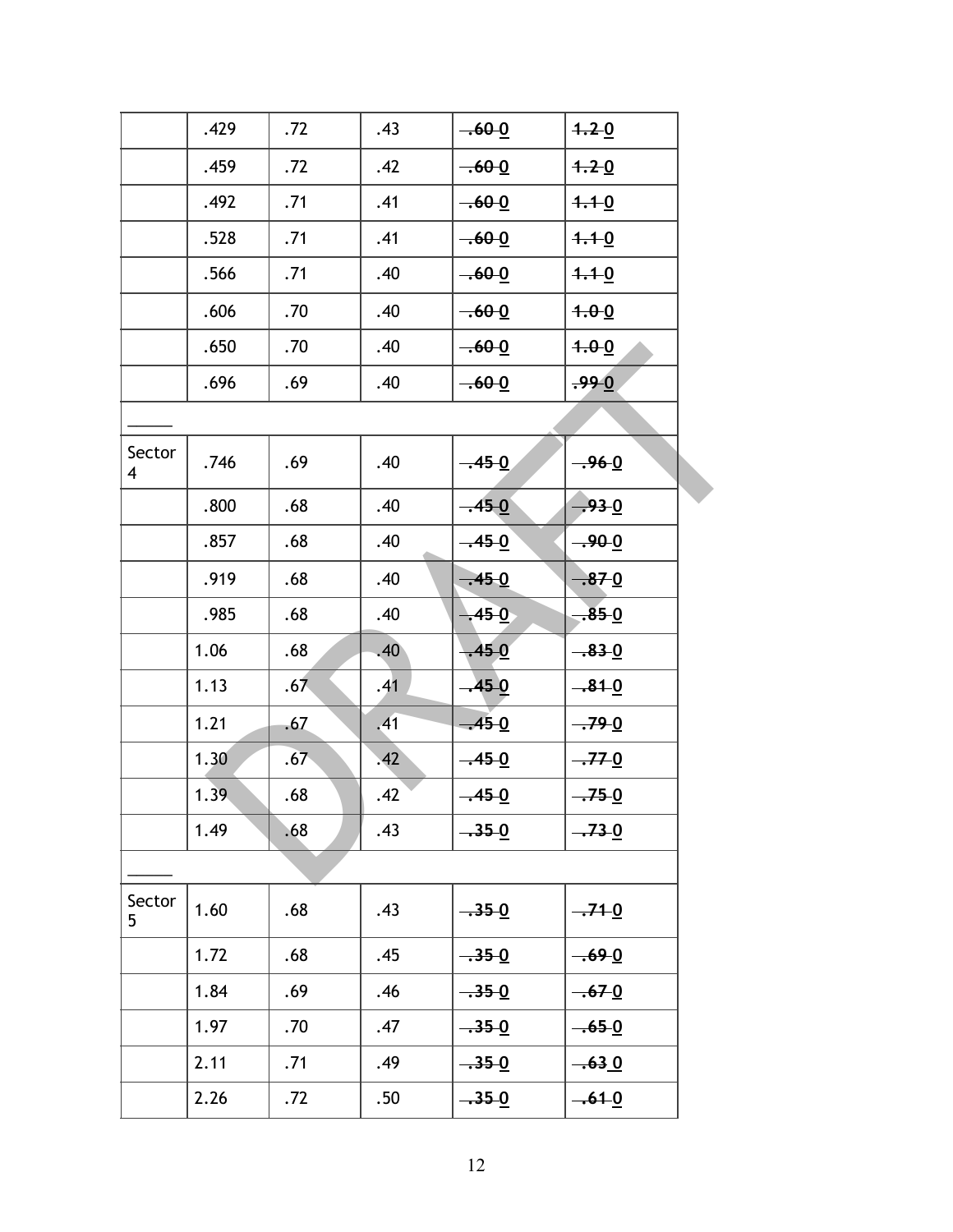|             | 2.42 | .75                                              | .51  | $-35-0$   | $-60-0$                                                                                                                                                                                                                                              |  |
|-------------|------|--------------------------------------------------|------|-----------|------------------------------------------------------------------------------------------------------------------------------------------------------------------------------------------------------------------------------------------------------|--|
|             | 2.60 | .76                                              | .52  | $-350$    | $-58-0$                                                                                                                                                                                                                                              |  |
|             | 2.79 | .81                                              | .56  | $-350$    | $-56-0$                                                                                                                                                                                                                                              |  |
|             | 2.99 | .83                                              | .57  | $-350$    | $-55-0$                                                                                                                                                                                                                                              |  |
|             | 3.20 | .86                                              | .61  | $-35-0$   | $-54-0$                                                                                                                                                                                                                                              |  |
|             |      |                                                  |      |           |                                                                                                                                                                                                                                                      |  |
| Sector<br>6 | 3.43 | .91                                              | .64  | $-270$    | $-530$                                                                                                                                                                                                                                               |  |
|             | 3.63 | .95                                              | .67  | $-27-0$   | $-52-0$                                                                                                                                                                                                                                              |  |
|             | 3.95 | 1.00                                             | .71  | $-270$    | $-50-0$                                                                                                                                                                                                                                              |  |
|             | 4.24 | 1.05                                             | .75  | $-270$    | $-49.0$                                                                                                                                                                                                                                              |  |
|             | 4.55 | 1.11                                             | .79  | $-270$    | $-48 - 0$                                                                                                                                                                                                                                            |  |
|             | 4.88 | 1.17                                             | .83  | $-270$    | $-46-0$                                                                                                                                                                                                                                              |  |
|             | 5.23 | 1.24                                             | .89  | $-270$    | $-450$                                                                                                                                                                                                                                               |  |
|             | 5.60 | 1.31                                             | .94  | .270      | $-440$                                                                                                                                                                                                                                               |  |
|             | 5.99 | 1.39                                             | .99  | $.27 - 0$ | $-43 - 0$                                                                                                                                                                                                                                            |  |
|             | 6.40 | 1.46                                             | 1.05 | $-270$    | $-42-0$                                                                                                                                                                                                                                              |  |
|             |      |                                                  |      |           | See section 16-28.010 for definitions of terms. See also section 16-28.00867.<br>Section 2.F: Section 16-35.021 of the Atlanta City Code of Ordinances governing<br>off-street parking requirements in the MR Multi-family Residential District Regu |  |
|             |      | $\frac{1}{2}$ in underline and <b>hold</b> font: |      |           | ereby amended, with permanent deletions in strikethrough and bold font and perman                                                                                                                                                                    |  |

**Section 2.F**: Section 16-35.021 of the Atlanta City Code of Ordinances governing minimum off-street parking requirements in the MR Multi-family Residential District Regulations is hereby amended, with permanent deletions in strikethrough and **bold** font and permanent additions in underline and **bold** font:

Sec. 16-35.021. - Off-street parking requirements.

In addition to the provisions of subsection 16-28.008(7), which shall apply and are incorporated herein, the following parking requirements shall apply to all uses approved by special permits (see also sections 16-28.013 and 16-28.014):

**5. For residential uses. In the MR-MU district, the minimum parking requirement shall be 0.5 parking space per dwelling. In all other MR districts, see Ta-**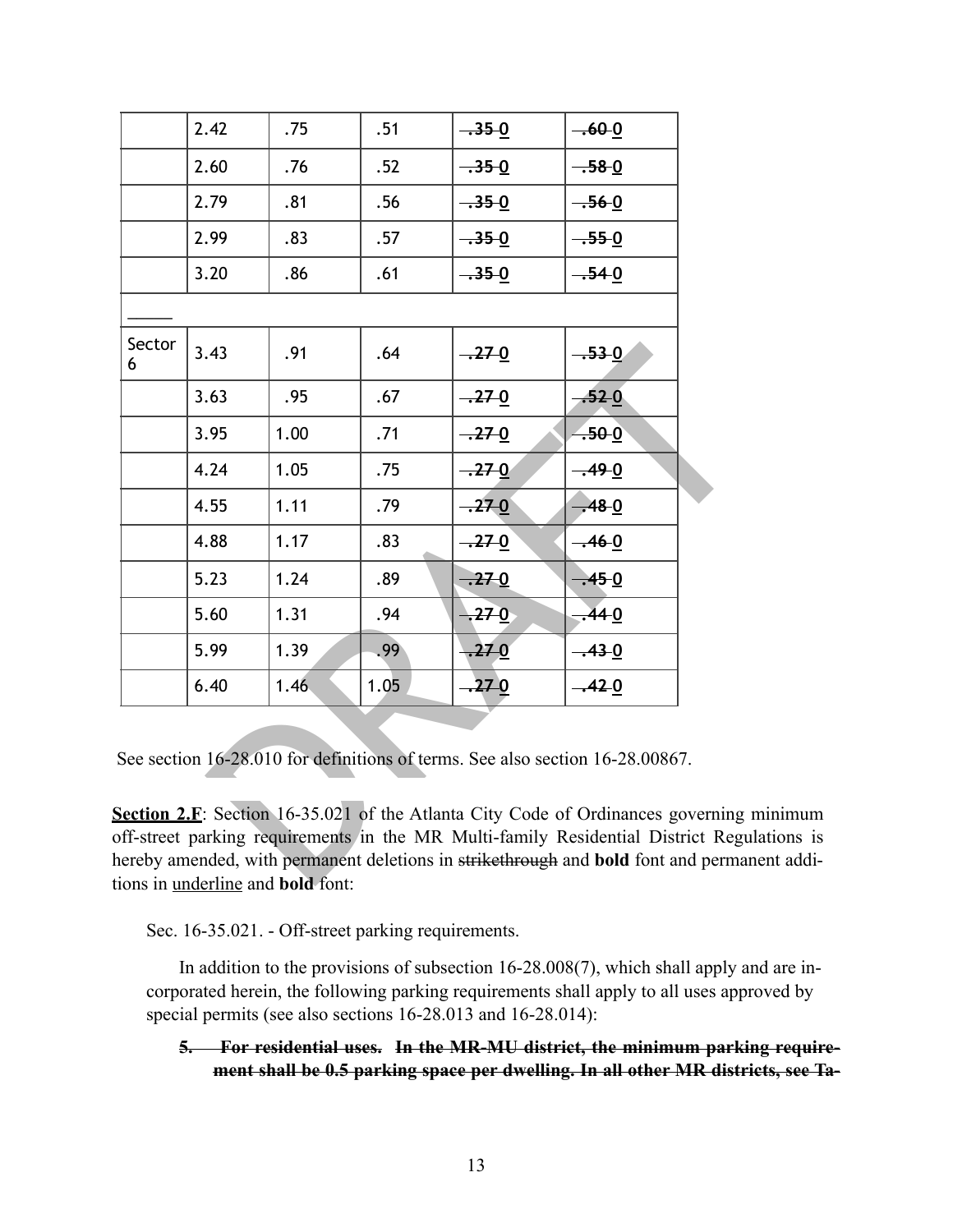**ble I, "Land use intensity ratios", for minimum parking requirements under appropriate FAR for the development.**

- **65. Single room occupancy residence. One parking space for each two dwelling units, plus one space for each employee, shall be provided on the site.**
- 7**5**. For nonresidential uses minimum requirements unless otherwise stated:
	- a. Nursing homes, convalescent homes, and similar care facilities: One space for four beds.
	- b. Specific regulations for retail and eating and drinking establishments within 500 feet of a MARTA rail station entrance, as measured along public streets and pedestrian walkways: Establishments with a floor area of 500 square feet or less shall have no parking requirements.
	- feet of a MARTA rail station entrance, as measured along public<br>pedestrian walkways: Establishments with a floor area of 500 sq<br>less shall have no parking requirements.<br>c. Schools, colleges, churches, recreation or communi c. Schools, colleges, churches, recreation or community centers and other places of assembly: One space for each four fixed seats (with 18 inches if bench length counted as one seat or one space for each 35 square feet of enclosed floor area for the accommodation of movable seats in the largest assembly room, whichever is greater, plus the following:
		- i. Public or private elementary or middle school: Two spaces for each classroom.
		- ii. High school: Four spaces for each classroom.
		- iii. Colleges and universities: Eight spaces for each classroom.
	- d. All other nonresidential uses: One parking space for each 600 square feet of floor area shall be provided on the site.
- **86**. Notwithstanding any provision of the City of Atlanta Code of Ordinances to the contrary, park-for-hire surface parking lots and parking decks are prohibited.

**Section 2.G.**: Section 16-36.020(1)(a) of the Atlanta City Code of Ordinances governing offstreet parking and loading requirements in the BeltLine Overlay District Regulations is hereby amended, with permanent deletions in strikethrough and **bold** font and permanent additions in underline and **bold** font:

Sec. 16-36.020. - Off-street parking and loading requirements.

In addition to the provisions of subsection 16-28.008(7), which shall apply and are incorporated herein the following parking requirements shall apply to all permitted uses. (See also sections 16-28.013 and 16-28.014.)

1. *Minimum parking*: The number of off-street parking spaces required shall be as followings: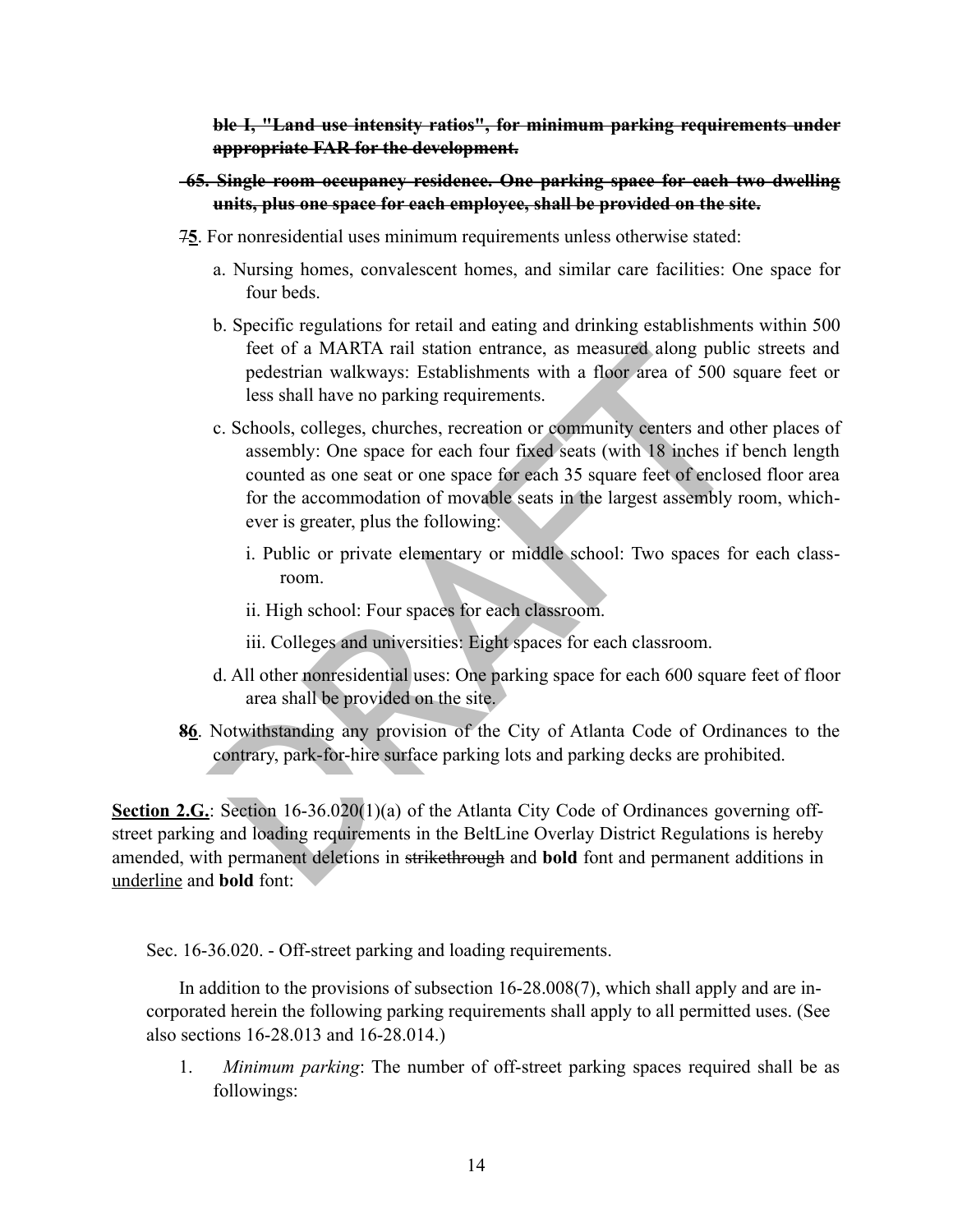a. *For residential uses*: **No parking minimums. Determined by the underlying zoning and any applicable provisions of section 16-28.014, but not more than one space per dwelling units.** 

#### **SECTION 3: Accessory Dwelling Units**

**Section 3.A:** City Code Chapter 29 Definitions Section 16-29.001(12)(a)(7) is hereby amended to change the definition of dwelling, attached and dwelling, accessory as follows, with permanent deletions in strikethrough and **bold** font and permanent additions in underline and **bold** font: font:

the sum sum sum of the set of the primary determined and permanent additions in underline<br>
Dwelling: Accessory — A secondary detached dwelling unit meeting<br>
int requirement of section 16-28.004 and having a floor area of 7. *Dwelling:* Accessory — A secondary **detached** dwelling unit **meeting the height requirement of section 16-28.004 and having a floor area of 750 square feet or less** on the same lot as a primary dwelling. Accessory dwelling units are distinct dwelling units as defined in section 16-29.001(10)(a) with independent kitchen facilities.

**a. Detached Accessory Dwelling: An independent dwelling unit detached from the primary structure and meeting the height requirement of section 16-28.004 and having a floor area of 1,000 square feet or less.**

**b. Attached Accessory Dwelling: An independent dwelling unit attached to the primary structure and having a floor area of 1,000 square feet or less or up to 50% of the primary dwelling, whichever is greater.** 

**Section 3.B:** City Code Chapter 28 of Part 16 General and Supplementary Regulations Section 16-28.004 governing accessory uses and structures is hereby amended to amend the height requirement and the total floor area calculation for accessory dwelling units as follows, with permanent deletions in strikethrough and **bold** font and permanent additions in underline and **bold** font:

Sec. 16-28.004. - Accessory uses and structures.

The following regulations and requirements apply to accessory uses and structures:

(1) Except as otherwise specifically provided in this part, use of accessory buildings as dwellings or lodgings is prohibited.

(2) Accessory buildings shall be constructed concurrent with or after construction of principal buildings.

(3) Accessory buildings in R-1 through R-5 districts shall not exceed 20 feet in height, shall not cover more than 25 percent of the area of the rear yard, and shall not contain a total floor area greater than 30 percent of the main structure. For purposes of calculating the total floor area of the main structure, the definition of residential floor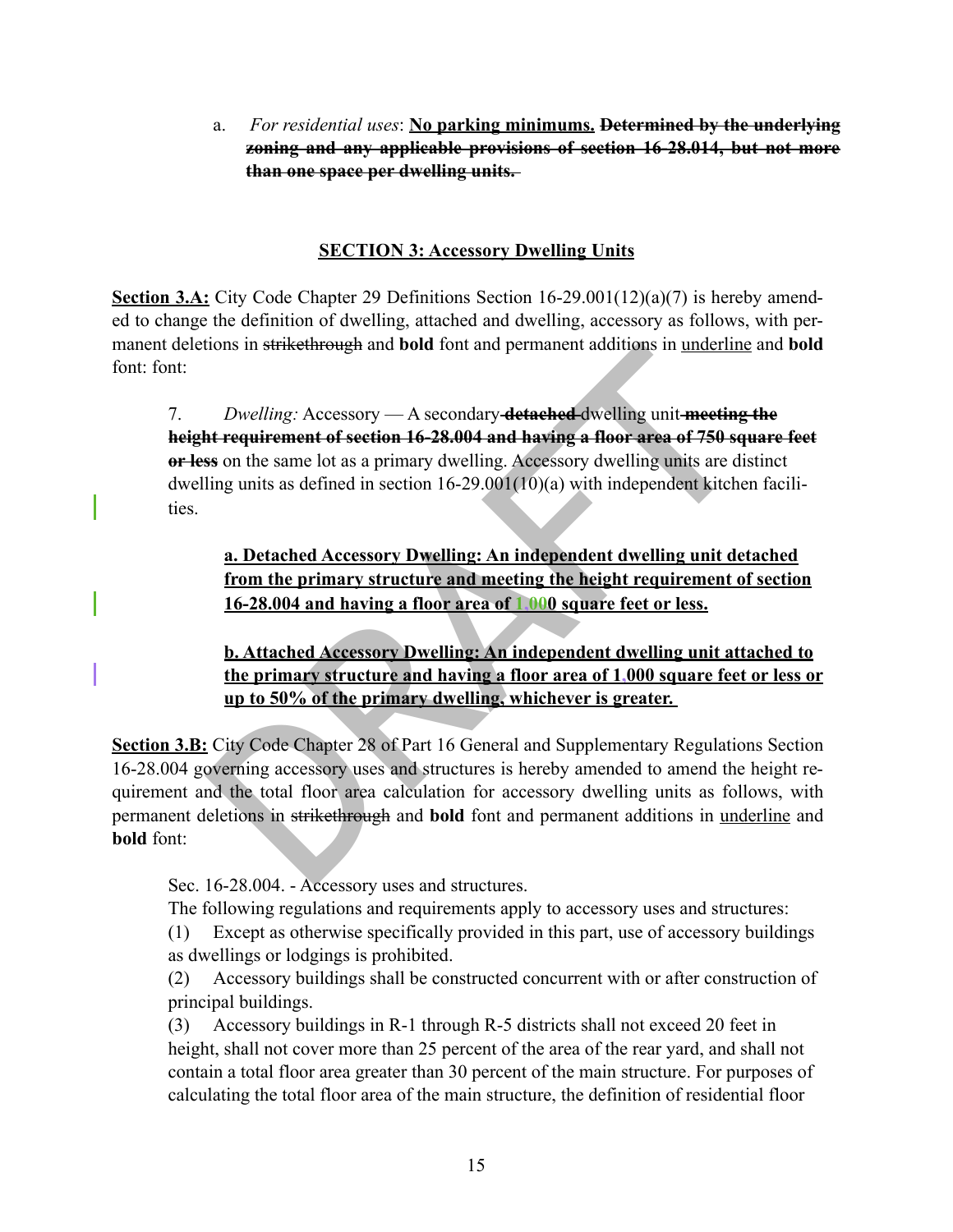area set forth in the first sentence of section 16-29.001(13)(a) shall apply, except where modified by the provisions of 16-24.008. For purposes of calculating the total floor area of the accessory building, all gross floor area of the accessory building shall be included whether or not it is conditioned or habitable.

#### **(a) Exceptions for detached accessory dwelling units**

**(i) Detached accessory dwelling units shall not exceed 24 feet in height.**

(ii) For the purposes of calculating the total floor area of the tached accessory dwelling unit, all conditioned space shall to cluded but unconditioned space shall not count toward the the floor area. However, unconditio **(ii) For the purposes of calculating the total floor area of the detached accessory dwelling unit, all conditioned space shall be included but unconditioned space shall not count toward the gross floor area. However, unconditioned space in a detached accessory dwelling unit structure shall count toward the total 30 percent floor area allowance for accessory structure in section 16-28.004(3).**

**Section 3.C:** City Code Chapter 28 General and Supplementary Regulations Section 16-28.011(6) governing zero lot line subdivisions is hereby amended to permit the use of zero lot line subdivisions for accessory dwelling units as follows, with permanent deletions in strikethrough and **bold** font and permanent additions in underline and **bold** font:

- (6) *Zero Lot Line Subdivision:* Zero lot line subdivision of two (2) classes is permitted by this part, without the necessity for compliance with Part 15 of the Code of Ordinances, through the approval of a special administrative permit:
	- (a) In the R-5 (Two-Family Residential) District, lots may be subdivided to allow the individual sale of each of the two units in any existing duplex structure which otherwise meets all of the requirements of the R-5 (Two-Family Residential) District.
	- (b) In the R-G (Residential General), R-LC (Residential-Limited Commercial), and O-I (Office-Institutional) districts, lots may be subdivided to allow the sale of individual units within any existing multi-family or duplex structure which otherwise meets all of the requirements for the district in which it is located.
	- (c) In Subarea 2 (Mill Housing) of the Cabbagetown Landmark District (section 16-20A.005), lots may be subdivided to allow the sale of individual units in any duplex structure which otherwise meets all the requirements for the Cabbagetown Landmark District.
	- **(d) In R-4 (Single Family Residential), R-4A (Single Family Residential), R-4B (Single Family Residential) Districts, and R-5 (Two-Family Residential) Districts, lots may be subdivided through zero-lot-line subdivision**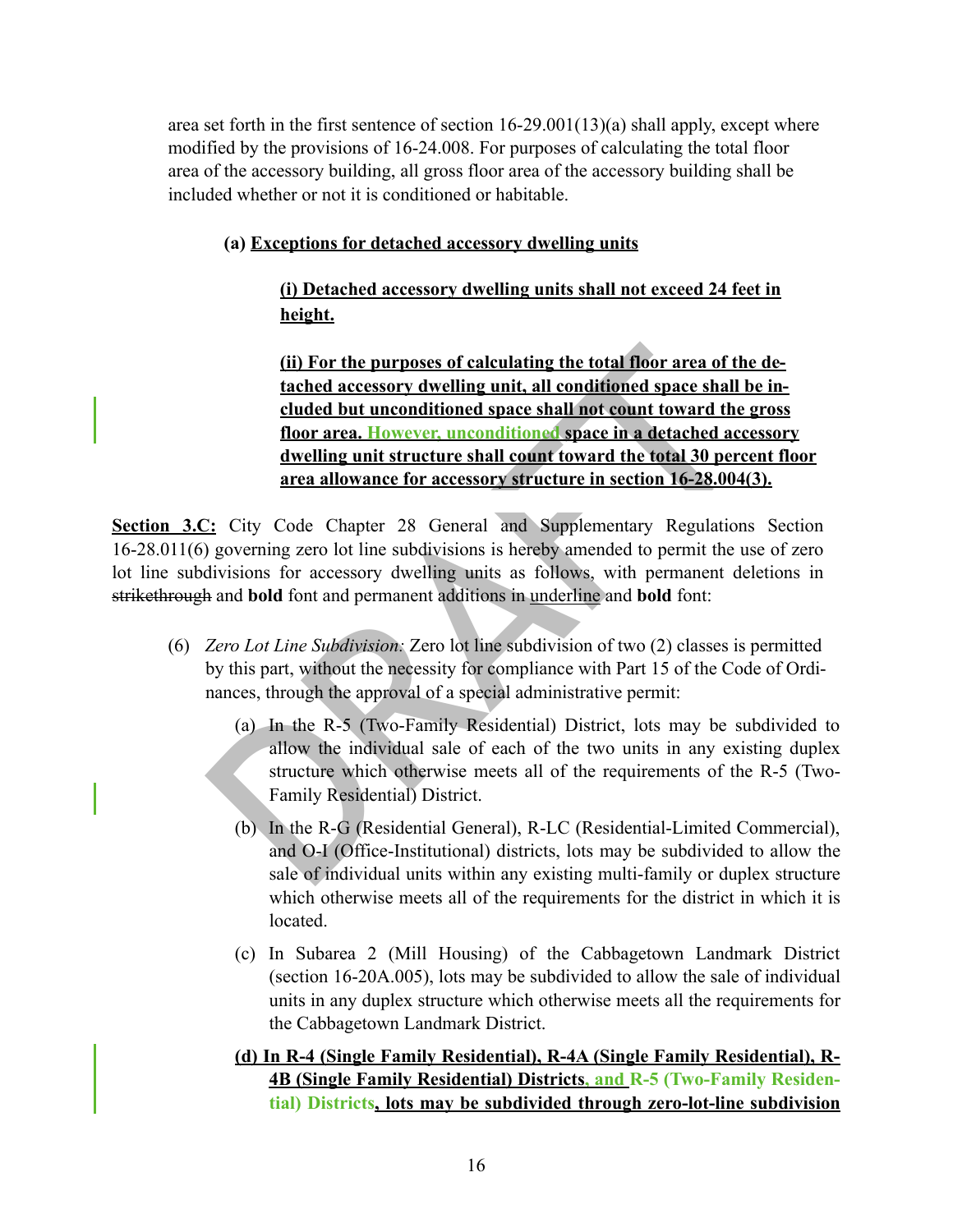**to allow the individual sale of units when one of the units is an accessory dwelling unit and when the requirements of the District are otherwise met. Only one zero-lot line subdivision is allowed per lot.** 

ive been met. Where open space or private streets are a part of the develop<br>an agreement outlining a program for guaranteeing perpetual maintenance<br>non areas, including open space and streets, through a condominium associa An application for said special administrative permit shall be filed in accordance with the procedures established in Chapter 25 and shall contain a plat of survey prepared by a registered land surveyor or engineer, appropriately scaled and dimensioned, which indicates the existing structures and the proposed subdivision of the land. The plat shall also show that the zoning regulations for the district in which such development is located have been met. Where open space or private streets are a part of the development, a written agreement outlining a program for guaranteeing perpetual maintenance of all common areas, including open space and streets, through a condominium association, homeowners association, bonding, or other protective maintenance guarantee, shall be filed with the Clerk of the Superior Court and shall be noted and properly referenced on said plat.

**Section 3.D:** City Code Chapter 6 R-4 Single-Family Residential District Regulations, Section 16-06.004 (12) governing accessory uses is hereby amended to reduce the side yard and rear yard setbacks for accessory dwelling units. Permanent deletions are shown in strikethrough and **bold** font and permanent additions in are shown in underline and **bold** font:

(12) Accessory dwelling units, where the total number of dwelling units on any parcel, including accessory dwelling units, does not exceed two, **including all dwelling units on zero-lot-line developments.** 

**Section 3.E:** City Code Chapter 6 R-4 Single-Family Residential District Regulations, Section 16-06.005 (2) governing permitted accessory uses and structures is hereby amended to allow accessory dwelling units. Permanent deletions are shown in strikethrough and **bold** font and permanent additions in are shown in underline and **bold** font:

- (2) *Special administrative permits:*
	- **(e) Zero-lot-line subdivision of lots with accessory dwelling units. See section 16-28.011(6).**

**Section 3.F:** City Code Chapter 6 R-4 Single-Family Residential District Regulations, Section 16-06.007 governing minimum lot requirements. Permanent deletions are shown in strikethrough and **bold** font and permanent additions in are shown in underline and **bold** font:

**(4)** *Accessory dwelling zero-lot-line development; single lot area:* **Accessory dwelling units may be subdivided from their lot through accessory dwelling zero-lot-line**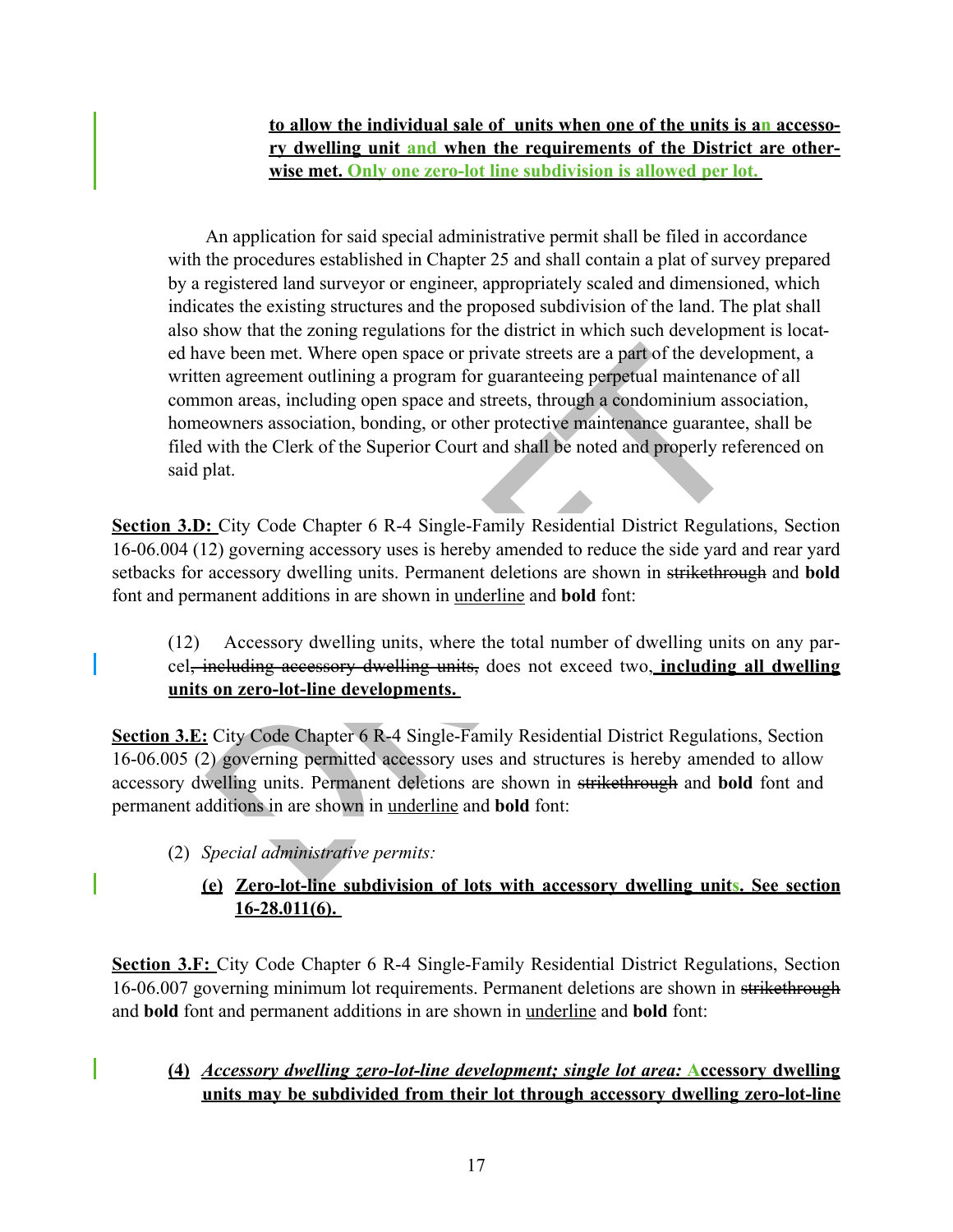**subdivision. 2,500 square feet with a minimum combined area of 7,500 square feet; lot width: Not less than five feet, with a minimum combined width of 50 feet. See section 16-28.007.** 

**(5)** If a lot has less area or width than herein required and was a lot of record on the effective date of this part, that lot shall be used only for a single-family dwelling, **detached and attached accessory dwelling units. Accessory dwelling zero lot line is permitted.** 

**Section 3.G**: City Code Chapter 6 R-4 Single-Family Residential District Regulations, Section 16-06.008 governing minimum yard requirements is hereby amended to reduce the side yard and rear yard setbacks for accessory dwelling units. Permanent deletions are shown in strikethrough and **bold** font and permanent additions in are shown in underline and **bold** font:

The following minimum yard requirements shall apply to all uses approved by special permits as well as permitted uses:

(1) *Front yard:* There shall be a front yard having a depth of not less than 35 feet.

(2) *Side yard:* There shall be two side yards, one on each side of the main building, each having a width of not less than seven feet**, except for detached accessory dwelling units where a minimum four foot side yard is required**.

(3) *Rear yard:* There shall be a rear yard of not less than 15 feet**, except for detached accessory dwelling units where a minimum four foot rear yard is required**.

overning minimum yard requirements is hereby amended to reduce the<br>rd setbacks for accessory dwelling units. Permanent deletions are<br>h and **bold** font and permanent additions in are shown in <u>underline</u> and **b**<br>following m (4) *Accessory structures:* Accessory structures other than fences, when permitted, shall be placed to the side or rear of the main structure within the buildable area of the lot so as not to project beyond the front of the main structure. For fences, see section  $16 - 28.008(5)$ .

(5) *Maximum floor area ratio:* The maximum floor area ratio within this district shall not exceed 0.50.

(6) *Maximum lot coverage:* Maximum lot coverage within this district shall not exceed 50 percent of total lot area.

**Section 3.H:** City Code Chapter 6A R-4A Single-Family Residential District Regulations, Section 16-06A.004 (11) governing accessory uses hereby amended to reduce the side yard and rear yard setbacks for accessory dwelling units. Permanent deletions are shown in strikethrough and **bold** font and permanent additions in are shown in underline and **bold** font:

(11) Accessory dwelling units, where the total number of dwelling units on any parcel, including the accessory dwelling unit, does not exceed two**, including all units on zero-lot-line developments**.

**Section 3.I**: City Code Chapter 6A R-4A Single-Family Residential District Regulations, Section 16-06A.005 (2) governing permitted accessory uses and structures is hereby amended to allow accessory dwelling units. Permanent deletions are shown in strikethrough and **bold** font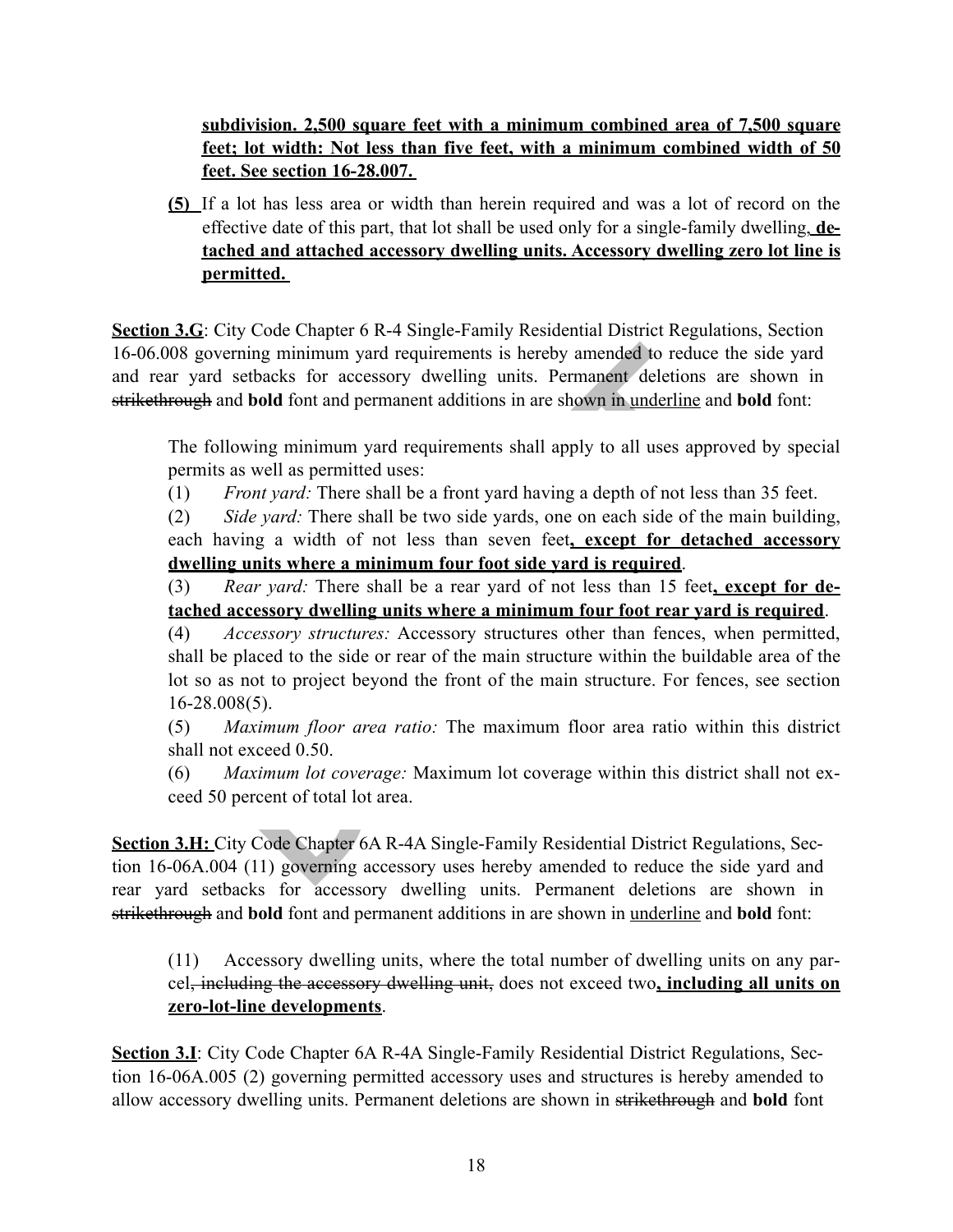and permanent additions in are shown in underline and **bold** font:

(2) *Special administrative permits:*

## **(e) Zero-lot-line subdivision of lots with accessory dwelling units. See section 16-28.011(6).**

**Section 3.J:** City Code Chapter 6A R-4A Single-Family Residential District Regulations, Section 16-06A.007 governing minimum lot requirements. Permanent deletions are shown in strikethrough and **bold** font and permanent additions in are shown in underline and **bold** font:

- Accessory dwelling zero-lot-line development: single lot area: Accessory<br>subdivision. 2,500 square feet with a minimum combined area of 7.<br>Subdivision. 2,500 square feet with a minimum combined area of 7.<br>Feet: lot width: **(3)** *Accessory dwelling zero-lot-line development; single lot area:* **Accessory dwelling units may be subdivided from their lot through accessory dwelling zero-lot-line subdivision. 2,500 square feet with a minimum combined area of 7,500 square feet; lot width: Not less than five feet, with a minimum combined width of 50 feet. See section 16-28.007.**
- **(4) If a lot has less area or width than herein required and was a lot of record on the effective date of this part, that lot shall be used only for a single-family dwelling, detached and attached accessory dwelling units. Accessory dwelling zero lot line is permitted.**

**Section 3.K**: City Code Chapter 6A R-4A Single-Family Residential District Regulations, Section 16-06A.008 governing minimum yard requirements s hereby amended to reduce the side yard and rear yard setbacks for accessory dwelling units. Permanent deletions are shown in strikethrough and **bold** font and permanent additions in are shown in underline and **bold** font:

The following minimum yard requirements shall apply to all uses approved by special permits as well as permitted uses:

(1) *Front yard:* There shall be a front yard having a depth of not less than 30 feet.

(2) *Side yard:* There shall be two side yards, one on each side of the main building, each having a width of not less than seven feet**, except for detached accessory dwelling units where a minimum four foot side yard is required**.

(3) *Rear yard:* There shall be a rear yard of not less than 15 feet**, except for detached accessory dwelling units where a minimum four foot rear yard is required**.

(4) *Accessory structures:* Accessory structures, when permitted, shall be placed to the side or rear of the main structure within the buildable area of the lot so as not to project beyond the front of the main structure. For fences, see section 16-28.008(5).

(5) *Maximum floor area within this district:*

a. For a lot which meets the minimum lot area requirement described in section 16-06A.007(1): The maximum floor area ratio shall not exceed 0.50 of the net lot area.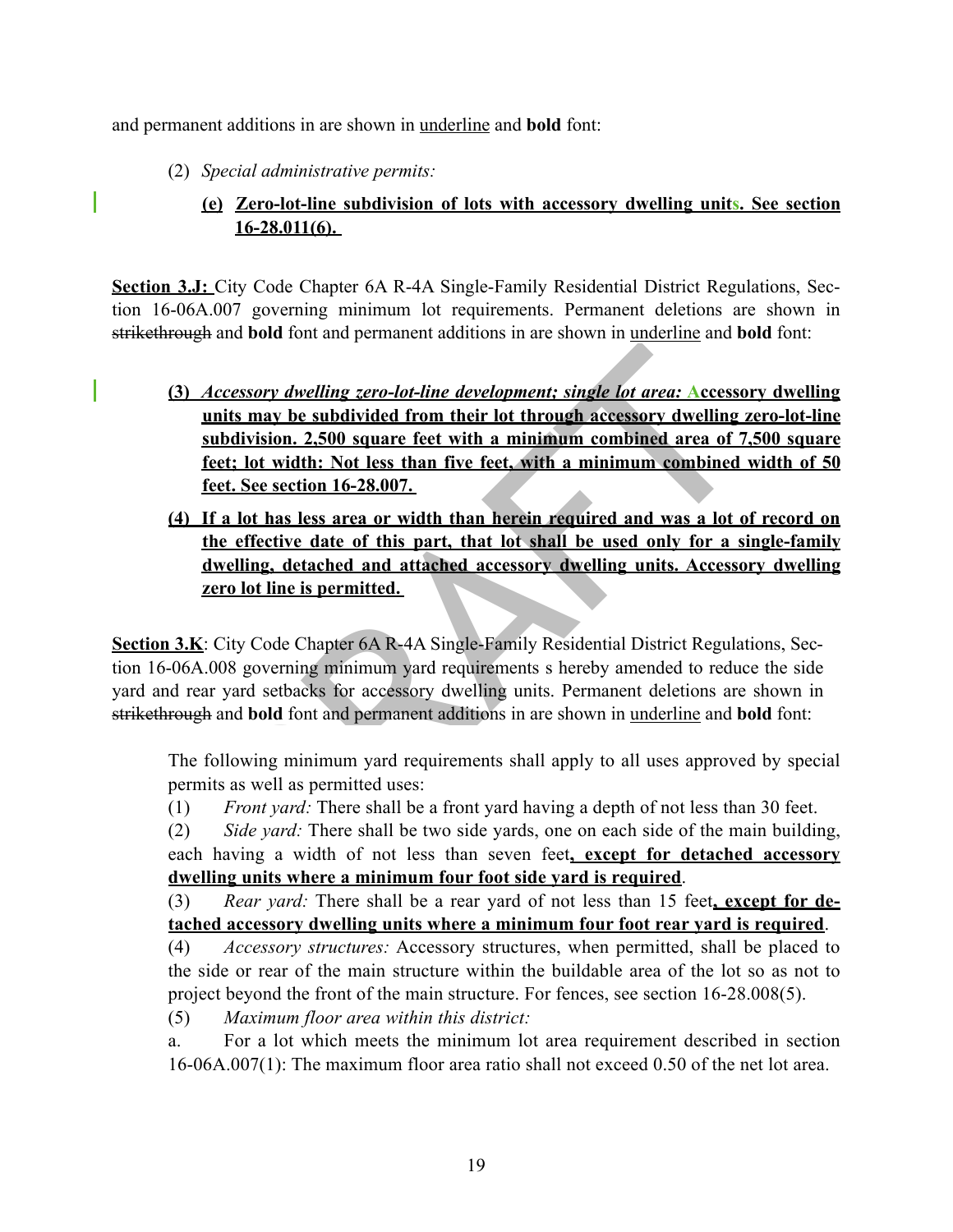b. For a lot which does not meet the minimum lot area requirement described in section 16-06A.007(1): The maximum floor area shall not exceed the lesser of either:

- 1. 3,750 square feet of floor area; or
- 2. A maximum floor area ratio of 0.65 of the net lot area.

(6) *Maximum lot coverage:* Maximum lot coverage within this district shall not exceed 55 percent of the net lot area.

**Section 3.L**: City Code Chapter 6B R-4B Single-Family Residential District Regulations, Section 16-06B.004 governing permitted accessory uses and structures is hereby amended to allow accessory dwelling units. Permanent deletions are shown in strikethrough and **bold** font and permanent additions in are shown in underline and **bold** font:

## **(10) Accessory dwelling units, where the total number of dwelling units on any parcel does not exceed two, including all units on zero-lot-line development.**

The additions in are shown in <u>underline</u> and **bold** font:<br>
Accessory dwelling units, where the total number of dwelling united and are all does not exceed two, including all units on zero-lot-line developm<br>
1: City Code C **Section 3.M**: City Code Chapter 6B R-4B Single-Family Residential District Regulations, Section 16-06B.005 (2) governing permitted accessory uses and structures is hereby amended to allow accessory dwelling units. Permanent deletions are shown in strikethrough and **bold** font and permanent additions in are shown in underline and **bold** font:

(2) *Special administrative permits:*

# **(e) Zero-lot-line subdivision of lots with accessory dwelling units. See section 16-28.011(6).**

**Section 3.N:** City Code Chapter 6B R-4B Single-Family Residential District Regulations, Section 16-06B.007 governing minimum lot requirements. Permanent deletions are shown in strikethrough and **bold** font and permanent additions in are shown in underline and **bold** font:

- **(3)** *Accessory dwelling zero-lot-line development; single lot area:* **Accessory dwelling units may be subdivided from their lot through accessory dwelling zero-lot-line subdivision. 1,000 square feet with a minimum combined area of 2,800 square feet; lot width: Not less than five feet, with a minimum combined width of 40 feet. See section 16-28.007.**
- **(4) If a lot has less area or width than herein required and was a lot of record on the effective date of this part, that lot shall be used only for a single-family dwelling, detached and attached accessory dwelling units. Accessory dwelling zero lot line is permitted.**

**Section 3.O**: City Code Chapter 6B R-4B Single-Family Residential District Regulations, Section 16-06B.008 governing minimum yard requirements is hereby amended to establish re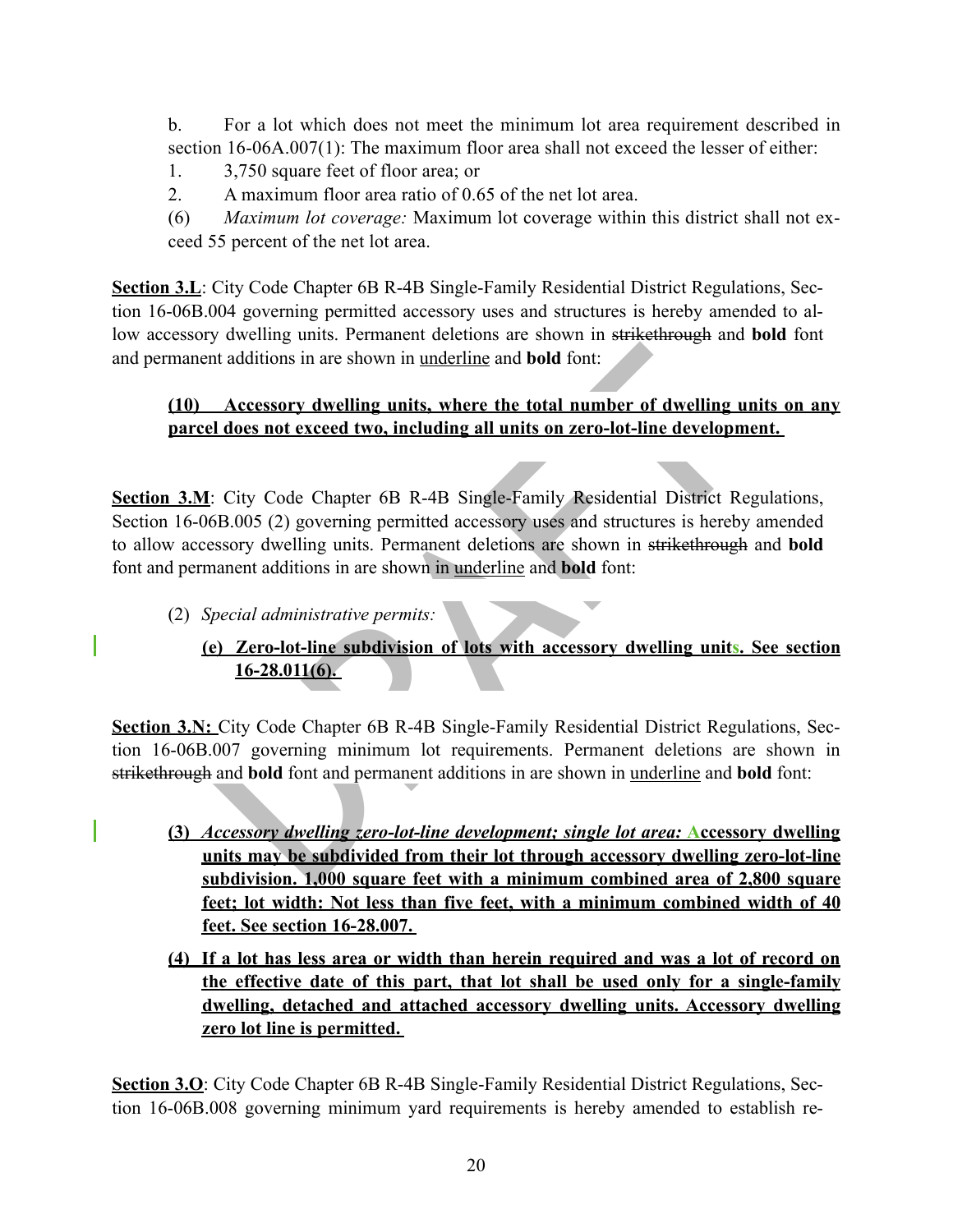duced side yard and rear yard setbacks for accessory dwelling units. Permanent deletions are shown in strikethrough and **bold** font and permanent additions in are shown in underline and **bold** font:

The following minimum yard requirements shall apply to all uses approved by special permits as well as permitted uses:

(1) *Front yard:* There shall be a front yard having a depth of not less than 20 feet.

(2) *Side yard:* There shall be two side yards, one on each side of the main building, each having a width of not less than five feet**, except for detached accessory dwelling units where a minimum four foot side yard is required**.

(3) *Rear yard:* There shall be a rear yard of not less than five feet**, except for detached accessory dwelling units where a minimum four foot rear yard is required**.

(4) *Accessory structures:* Accessory structures, when permitted, shall be placed to the side or rear of the main structure within the buildable area of the lot so as not to project beyond the front of the main structure. For fences, see section 16-28.008(5).

(5) *Maximum floor area within this district:*

a. For a lot which meets the minimum lot area requirement described in section 16-06B.007(1): The maximum floor area ratio shall not exceed 0.75 total of the net lot area.

b. For a lot which does not meet the minimum lot area requirement described in section 16-06B.007(1): The maximum floor area shall not exceed the lesser of either:

1. 2,100 square feet of floor area: or

2. A maximum floor area ratio of 0.90 of the net lot area.

(6) *Maximum lot coverage:* Maximum lot coverage within this district shall not exceed 85 percent of the net lot area.

Rear yard: There shall be a rear yard of not less than five feet<u>, exect</u><br> **ed accessory dwelling units where a minimum four foot rear yard is<br>** *Accessory structures:* **Accessory structures, when permitted, shall b<br>
ide or Section 3.P**: City Code Chapter 6B R-4B Single-Family Residential District Regulations, Section 16-06B.010 governing minimum parking requirements is hereby amended to establish that there are no minimum parking requirements for accessory dwelling units. Permanent deletions are shown in strikethrough and **bold** font and permanent additions in are shown in underline and **bold** font:

## **(6)** *Accessory dwelling units:* **No minimums.**

**Section 3.Q:** City Code Chapter 7 R-5 Two-Family Residential District Regulations, Section 16-07.004 (12) governing accessory uses is hereby amended as follows, with permanent deletions shown in strikethrough and **bold** font and permanent additions shown in underline and **bold** font:

(12) Accessory dwelling units, where the total number of dwelling units on any parcel, including the accessory dwelling unit, does not exceed two **three. Zero-lot-line developments can include a maximum of four total dwelling units**.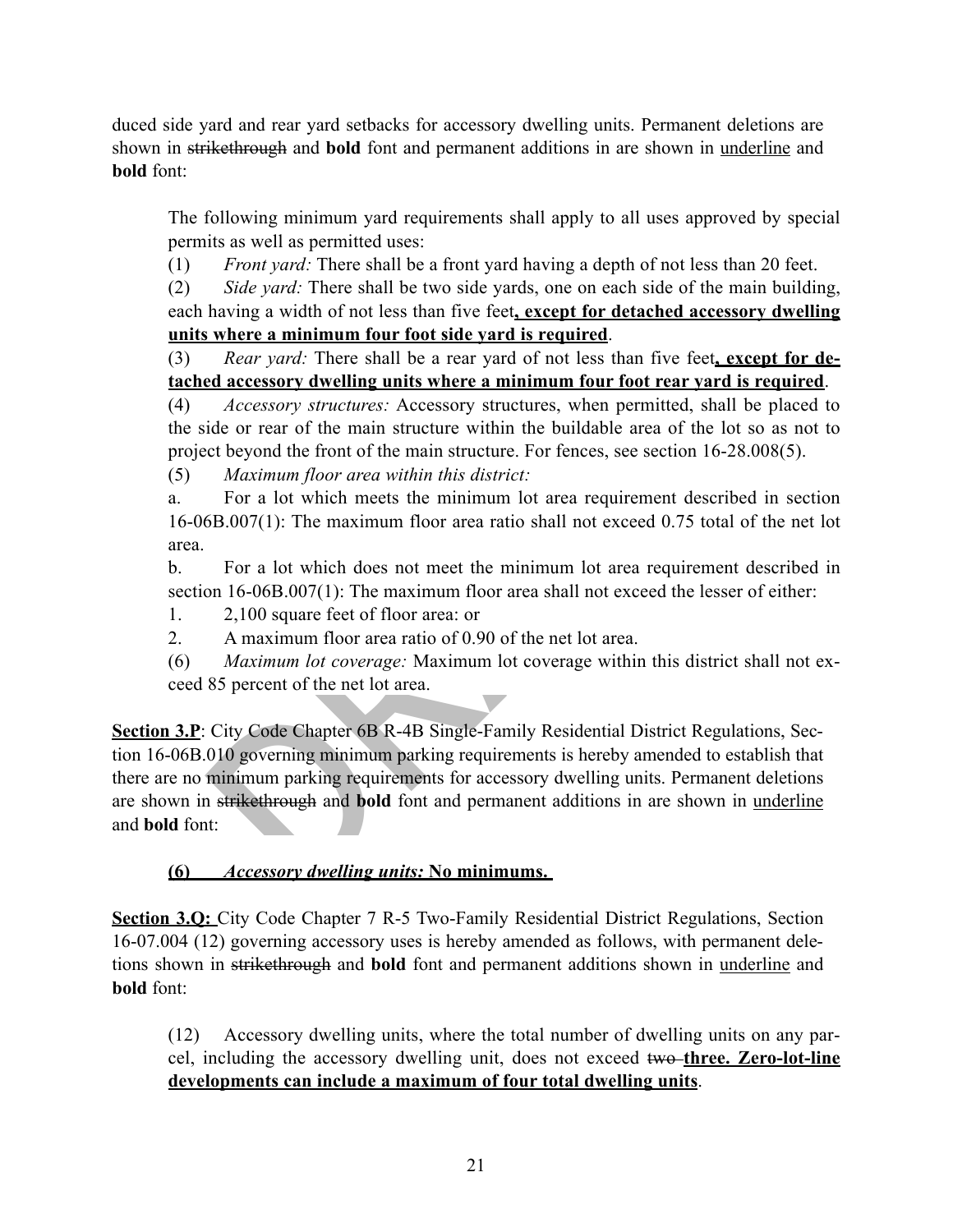**Section 3.R**: City Code Chapter 7 R-5 Two-Family Residential District Regulations, Section 16-07.005 (2) governing special permits is hereby amended as follows, with permanent deletions shown in strikethrough and **bold** font and permanent additions shown in underline and **bold** font:

- (2) *Special administrative permits:*
	- (a) Zero-lot-line subdivision of lots with **existing** two-family dwellings **or accessory dwelling units**. See section 16-28.011(6).

**Section 3.S**: City Code Chapter 7 R-5 Two-Family Residential District Regulations, Section 16-07.007 governing minimum lot requirements is hereby amended as follows, with permanent deletions shown in strikethrough and **bold** font and permanent additions shown in underline and **bold** font:

#### **Sec. 16-07.007. Minimum lot requirements.**

The following minimum lot requirements shall apply to all uses approved by special permits as well as permitted uses:

- (1) *Churches, temples, synagogues, mosques and similar religious facilities,* except when authorized by a special permit. Repealed.
- (2) *Single-family detached dwellings and all other uses:* Every lot shall have an area of not less than 7,500 square feet and a frontage of not less than 50 feet, except for zero-lot-line development.
- City Code Chapter 7 R-5 Two-Family Residential District Regulation<br>overning minimum lot requirements is hereby amended as follows, with<br>shown in strike through and **bold** font and permanent additions shown<br>font:<br>16-07.007 (3) *Single-family zero-lot-line development; accessory dwelling zero-lot-line development; single lot area:* 2,500 square feet with a minimum combined area of 7,500 square feet; lot width: Not less than ten **five** feet, with a minimum combined width of 50 feet. See section 16-28.007. **Accessory dwelling units may not be subdivided from their lot. Accessory dwelling units may be subdivided from their lot through accessory dwelling zerolot-line subdivision.**
	- (4) If a lot has less area or width than herein required and was a lot of record on the effective date of this part, that lot shall be used only for a single-family dwelling, two-family **dwellings, detached and attached accessory dwelling units,** or duplex. Zero lot line is permitted.

#### **SECTION 4**